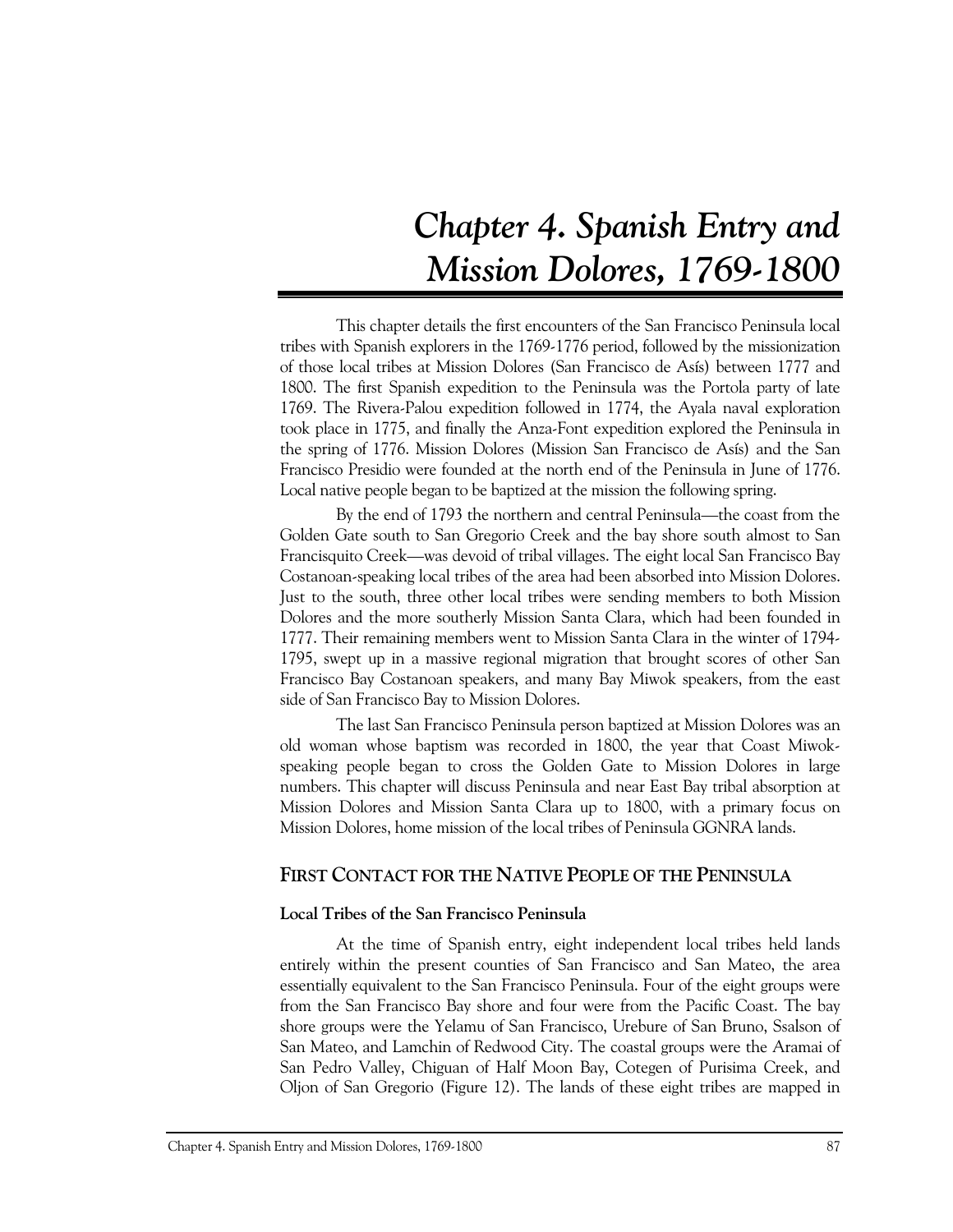

Figure 12. Map of Native Local Tribes and Language Areas Around San Francisco Bay at the Time of Spanish Entry.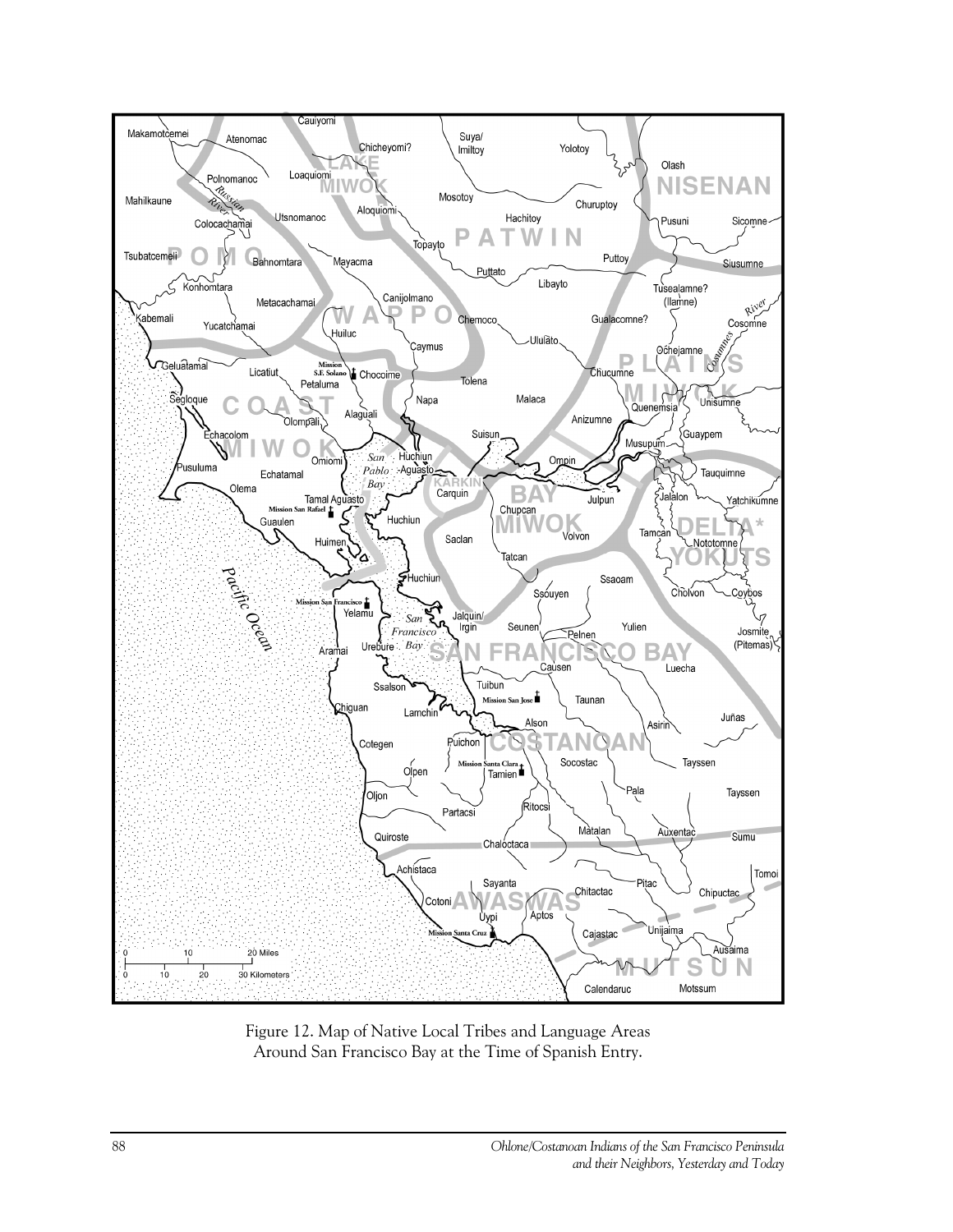classic ethnographies as belonging to speakers of the San Francisco (Kroeber 1925:Plate 1) or Ramaytush language (Levy 1978a:485) of the Costanoan language family. Ramaytush is now considered to be a dialect of the San Francisco Bay Costanoan language.

Another three local tribes held lands that were partially in San Mateo County and partially in more southerly counties, lands that might be considered the geographic boundary zone between the Peninsula and the Santa Cruz Mountains/Santa Clara Valley. One of those groups, the Puichun, lived along the bayshore at San Francisquito Creek, where the Peninsula gives way to the open Santa Clara Valley. Another of the three groups, the Olpen (alias Guemelento), lived in the mountains at the headwaters of San Francisquito Creek, southwest of the Puichuns. The third border group, from the point of view of the San Francisco Peninsula study area, was the Quiroste, of the coast in the Point Año Nuevo area. Kroeber (1925:Plate 1) mapped Puichun and Olpen lands within the San Francisco [Ramaytushed.] language area and he mapped Quiroste lands within the Santa Cruz [Awaswas-ed.] language area, while Levy (1978a:485) placed the lands of all three groups within the Ramaytush language area, which, as we pointed out above, is now recognized as a dialect of San Francisco Bay Costanoan.

It is also possible that the Puichun, Olpen, and Quiroste spoke the Tamyen dialect recorded at Mission Santa Clara. All three groups eventually sent members to both Mission Dolores and Mission Santa Clara. It is really impossible to determine where the Ramaytush dialect ended and the more southerly Tamyen dialect began, because the only Ramaytush sample ever recorded came from an Aramai man from the north, and the precise homelands of the individuals who supplied the information for surviving Tamyen vocabularies and texts have not been documented. It is likely that the Puichuns and Olpens spoke San Francisco Bay Costanoan dialects along a clinal path between Ramaytush and Tamyen, while the coastal Quirostes may have spoken a dialect of San Francisco Bay Costanoan influenced by the Awaswas language of the Santa Cruz region.

## **The Portolá Expedition, 1769**

The first documented contact between Spanish explorers and people of the greater San Francisco Bay Area took place when the expedition of Gaspar de Portola arrived from the south at the Quiroste village of Mitenne, near Point Año Nuevo, on October 23, 1769. Portola, governor of Spanish Lower California, had just established a Presidio at San Diego in July of 1769. His party, including 49 Spanish citizens and 15 Baja California Indians, was probing up the coast in search of Monterey Bay, where he intended to establish a second presidio. The party first encountered Ohlone/Costanoans just south of Salinas on September 29, 1769; we discuss Portola's earlier encounters with southern Ohlone/ Costanoans south of Point Año Nuevo in Chapter 6.

The Portola party arrived at Mitenne, the main Quiroste village, late in the day on October 23, 1769. Miguel Costanso, one of three expedition diarists, wrote of the encounter:

The heathens, who were warned by the scouts of our coming to their lands, received us with a great deal of affability and kindness, nor failed to make the usual present of seeds kneaded into thick dough-balls ... In the midst of the village was a great house of spherical shape, very roomy; while the other little houses, which were pyramidal construction and very small-sized, were built of pine [possibly redwood] splints (Costanso [1769] in Stanger and Brown 1969:87).

The friendly Quirostes showered the Spaniards with food and gifts.

They brought two or three bags of the (wild) tobacco they use, and our people took all they wanted of it. One (old) heathen man came up smoking upon a very large (and well-carven) Indian pipe made of hard stone. The Indians almost all carry tall red-colored staffs, some with many feathers; they presented four of these staffs to Sergeant Don Francisco Ortega (Crespi [1769] in Brown 2001:579).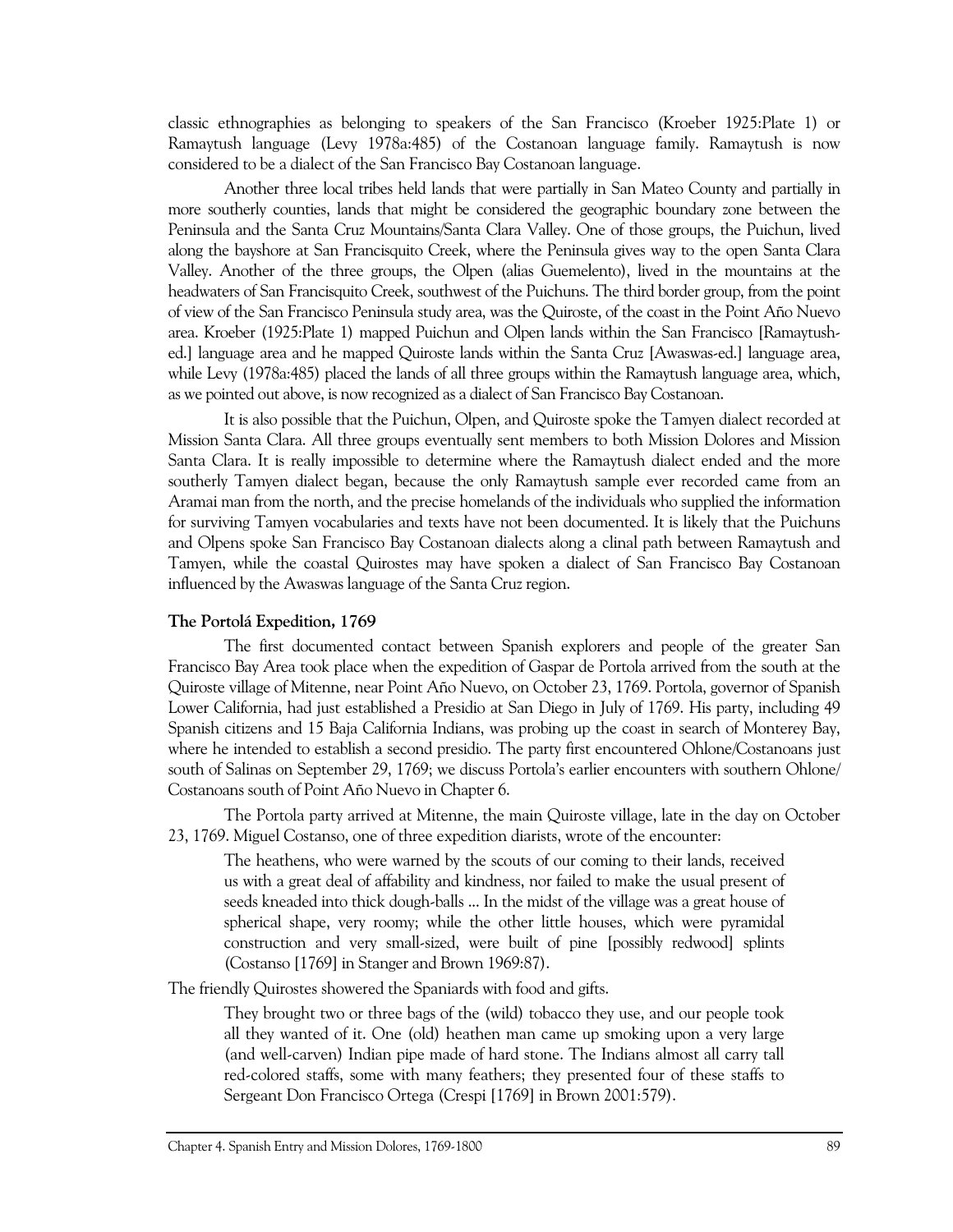On October 24 some Quirostes accompanied the Spaniards north into the lands of the Oljon tribe in the Pescadero and San Gregorio creek drainages. "We came across empty villages, and the heathens who were with us said that they were living farther above," wrote diarist Father Juan Crespi in the Pescadero Creek vicinity. At San Gregorio Creek the Oljons gave a festive welcome to the Spaniards:

As soon as we had reached this place ... the whole of the big village here came over, all of them very well-behaved, fair, and well-bearded heathens, (who received us with much kindness and pleasure). The men all wore from neck to waist a kind of white tippet made of carded plants.... This was the whole of the clothes they wore, for the rest of their body was bare; indeed all the men hereabouts go wholly naked.... They brought us large shares of big dark-colored tamales they make from their grass-seeds, and the soldiers said they were very good and rich when used in atole-mush. They were with us during almost all the time we spent here, very happy and friendly, bringing a new lot of tamales again at every meal-time. Here the soldiers' pease ran out, leaving them with nothing but tortilla (Crespí [1769] in Stanger and Brown 1969:90-91).

The Portola party stayed with the Oljons for two days, over which time they were fed at each meal time. They continued up the coast from San Gregorio Creek on October 27, passing through Cotegen lands west of the GGNRA Phleger property without encountering any inhabited villages. On October 28 they arrived at the present site of the town of Half Moon Bay. Chiguan people moved their village down from Pillar Point to the vicinity of the Spanish camp on October 29. The Chiguans, too, fed the Spaniards.

On October 31, 1769, the northward-bound Portola party entered the territory of Aramai, whose people controlled the Sweeney Ridge lands now in the GGNRA. As the Spaniards topped the ridge at San Pedro Mountain, north of Montara Beach, they were greeted by 25 people who accompanied them down into San Pedro Valley (Portola [1769] in Stanger and Brown 1969:94). Reaching the valley floor, the Spaniards camped. According to Crespi ([1769] in Brown 2001:593), "A village of very fine, well-behaved heathens was hearabouts, and they came over at once to the camp, bringing a good many black pies made of their seeds."

Over the next two weeks the Portola party crossed to the east side of the San Francisco Peninsula at Sweeney ridge, at which time they are credited with the European discovery of San Francisco Bay. They traveled down the San Andreas rift valley to the San Francisquito Creek area (now Palo Alto), crossing the lands of the Ssalsons, Lamchins, and Puichons. They camped in the Palo Alto area and sent a scouting party around to the east side of San Francisco Bay. Rich descriptions of the local people and their acts of kindness, too numerous to repeat here, are described by the Portola party diarists (see Stanger and Brown 1969:97-108). At this time they were almost certainly visited by people from Lamchin villages on or near the Phleger Estate GGNRA parcel within the San Francisquito Creek watershed.

The Portola party began their return south to San Diego from San Francisquito Creek on November 12. They retraced their path north and crossed Sweeney ridge to the coast, arriving in San Pedro Valley on November 13, 1769. By November 19, they arrived back with the Quirostes, the southernmost Costanoan-speaking group to later send people to Mission Dolores. Continuing south, they explored the Monterey Peninsula lands of the Rumsen local tribe of Rumsen Costanoanspeakers from November 28 to December 11, 1769. On December 12 the Portola party passed from the lands of Costanoan speakers into Esselen lands in the Soledad vicinity on their way back south to San Diego.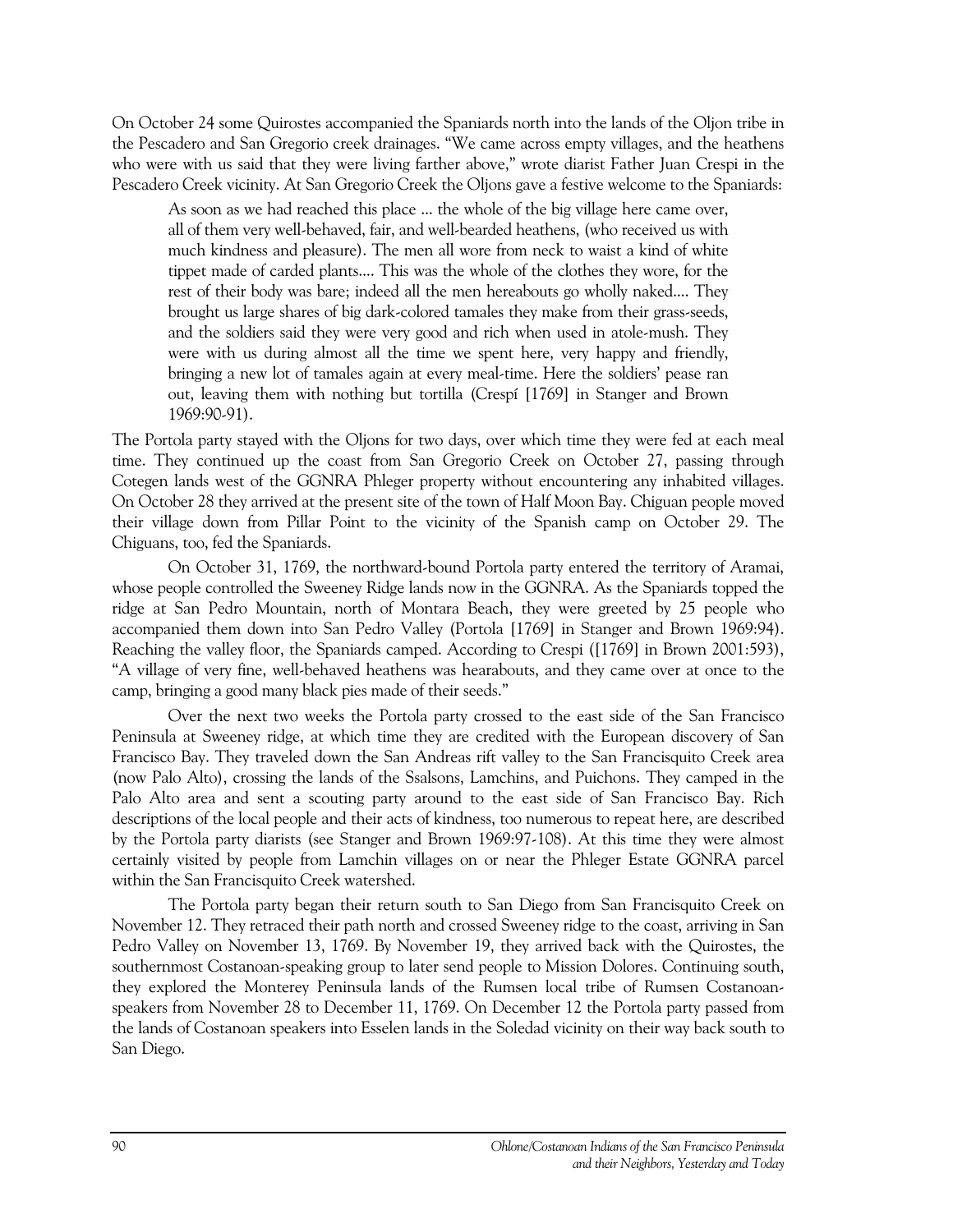#### **Monterey Settlement and San Francisco Peninsula Exploration, 1770-1774**

The Spaniards returned north from San Diego to establish the Presidio of Monterey and Mission San Carlos Borromeo (Carmel), the first mission among Costanoan-speaking people, on May 24, 1770. An overview of the fate of the Rumsen Costanoans and their Esselen neighbors at Mission Carmel is provided in Chapter 7 of this report. Suffice to say here that the first Catholic baptism of any Costanoan-speaker occurred on December 26, 1770, when five-year-old Chinui, a boy of the Rumsen local tribe of the Carmel Valley, was baptized as Bernardino Jesus Fages.

The Spaniards at Monterey were interested in the new bay that Portola had discovered. Expeditions were sent north to the San Francisco Bay Area in 1770 and 1772, both under Pedro Fages. The first Fages party went into the Santa Clara Valley and along the east shore of San Francisco Bay in November of 1770 (Fages [1770] in Stanger and Brown 1969). The second Fages party, in March of 1772, again went up through the Santa Clara Valley and along the east shore of San Francisco Bay, thence eastward along San Pablo Bay, Carquinez Strait, and on to the confluence of the Sacramento and San Joaquin rivers. It returned south through the valleys west of Mount Diablo. Neither party set foot on the San Francisco Peninsula.

The San Francisco Peninsula tribes were visited by Spaniards under Captain Fernando Rivera y Moncada in the fall of 1774, five years after the Portola party had passed through. The new Spanish party intended to document the nature of San Francisco Bay and scout a location for a Spanish presidio and mission near its mouth. Passing through the Santa Clara Valley, the party arrived among the Puichons on San Francisquito Creek on November 28, 1774, where it was warmly received. Here Father Palou commented about similarities between the local language and that of the natives at Mission Carmel (see quote in Chapter 2).

Leaving San Francisquito Creek, the Rivera party moved northward up the San Andreas Valley in the lands of the Lamchins. They probably passed just to the east of the GGNRA Phleger property on West Union Creek. Moving up through the San Andreas Valley, the party passed five good-sized villages where no villages had been seen by Portola in early and mid-November of 1769 (see Palou quote in the village mobility section in Chapter 3). As the Spaniards went up the San Andreas Valley they passed from Lamchin lands into Ssalson lands, arriving eventually at the north end of the valley in the Sweeney Ridge vicinity (Ssalson, Aramai, Urebure boundary area) on November 30, 1774. Here they crossed the northernmost point of Portola's 1769 route and continued a short distance north to camp. Rivera's party remained in camp just below the crest of Sweeney ridge the next day, December 1. They were visited by local people "both from the village in the valley of San Andrés, and from those on the shore of the great estuary" (Palou [1774] in Bolton 1926:3:274). The visitors were probably Ssalsons.

Rivera maintained his camp near Sweeney Ridge on December 2, but took a small group north far enough to make out the width of the Golden Gate. Upon his return in the afternoon, the Spanish camp was moved to the bay shore, probably at the mouth of Colma Creek in Urebure land, where they remained for two nights. Diarist Palou recorded visits by friendly villagers, probably the Urebure people from their bay shore village of Siplichiquin, on December 3:

About two in the afternoon twenty-four heathen came to visit us from villages other than the preceding, although they speak the same language and use many of the same words as those of Monterey. They brought us their present of large tamales, more than a span across and correspondingly thick, kneaded of a dough made of very black wild seeds, resembling tar ... I returned their gift with strings of beads, and the captain did the same (Palou [1774] in Bolton 1926:3:277).

On the morning of December 4, the local people returned and conducted the tobacco smoking ceremony that was described in a quote in the "Early Language Documentation" section of Chapter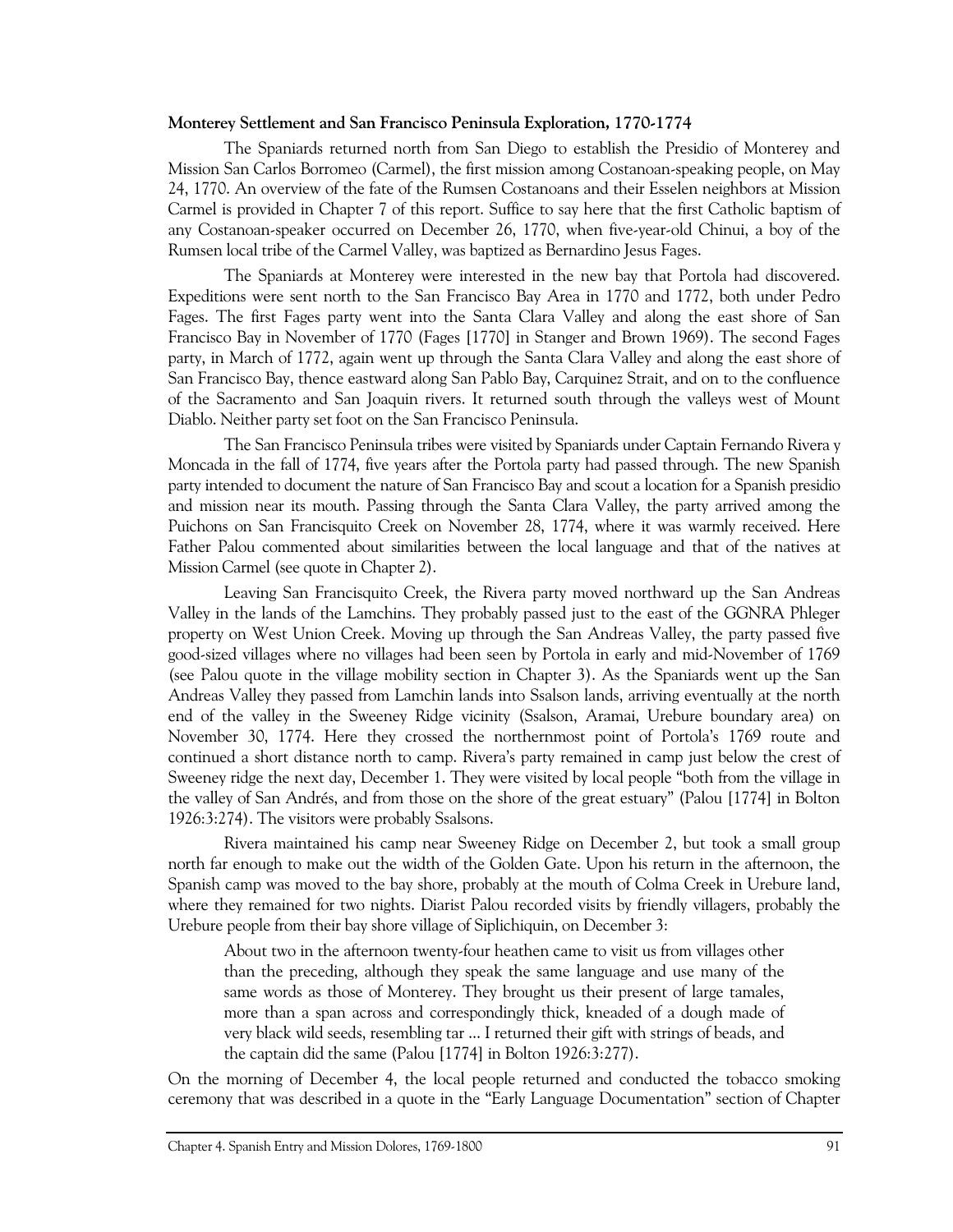2. Following the ceremony, the Rivera party moved north to explore the very northern tip of the Peninsula. They camped, after traveling two-and-one-half hours, to the northeast of the lake now called Lake Merced, in the present southwestern portion of the city of San Francisco. From that camp a small party went north to the Golden Gate. At Ocean Beach, on their return south to the camp, they encountered "the skeleton of a whale and a tule raft, of the sort used by the heathen for fishing, although we did not see in the stretch from the camp to the mouth of the estuary a single heathen or any tracks of them" (Palou ([1774] in Bolton 1926:3:284).

The Rivera-Palou party began their return south to Monterey, by way of the coast, on December 5, 1774. They arrived in the San Pedro Valley, where they camped for the night without mentioning the people or village of Pruristac. On December 6 they crossed Montara Mountain. They camped that night near a hamlet of Indian people in Chiguan territory (present Half Moon Bay).

The village is built in the arroyo itself, on a thick wall that it forms like an island, in such a manner that from the plain the arroyo is not visible, and still less the houses of the village... These Indians belong to another village in the Sierra [the adjacent Santa Cruz Mountains-ed.], so we understood, and are here only in passing. Their chief or head man told us that he had known our captain since the first expedition, when he had accompanied him for a day's march... I observed that these people here did not understand the language of Monterey... The men ate in the camp and I noticed that they were very fond of our food. I gave them a little tobacco and they at once began to smoke. I observed that they practiced the same ceremony as the rest, blowing the smoke to the four winds and pronouncing some words that I did not understand (Palou [1774] in Bolton 1926:3:288-289).

The "first expedition," where the Chiguan headman had met Rivera, must have been the Portola expedition which had passed through Chiguan territory on both its northward and southward passes.

The Rivera party headed south from Half Moon Bay on December 8, with guides provided by the local people. In the afternoon they found themselves being guided inland up a rugged ridge that was taking them toward the crest of the mountains that divide the coast from the bay shore. Topping a ridge short of that crest, and a few miles west of the current GGNRA Phleger property, the Spaniards saw a cluster of people calling to them from the next ridge east, across a deep inland valley. Rivera turned away to the south, in order to return to the coastal route to the south. The tribal people became upset.

As soon as the heathen saw that we were taking another road they stopped, as though abashed, and those from the village came running, without any arms at all, and overtook us on the descent. One of them, who had a beard as long as the oldest hermit, made us a speech in which, by the signs, we understood that he was inviting us to his village, for having learned of our coming, they had prepared atole and pinole. We thanked him, but... took our leave of them, at which they seemed quite sad (Palou [1774] in Bolton 1926:3:292).

The bearded head man who invited Rivera to a gathering was a Lamchin captain, according to a note in the 1776 diary of Juan de Anza. The Rivera party was probably looking across Corte de la Madera Creek to the main ridge of the Peninsula, the Sierra Moreno, when they first saw the cluster of people across from them. Below the Sierra Moreno to the east, down Bear Gulch, was West Union Creek, the inland valley of the Lamchins, and the location of the GGNRA Phleger property.

## **First European Vessel on San Francisco Bay, 1775**

The first documented entry into San Francisco Bay was made by the 58 foot long two-masted brig *San Carlos* on August 6, 1775. The ship maintained a number of anchorages off of the Marin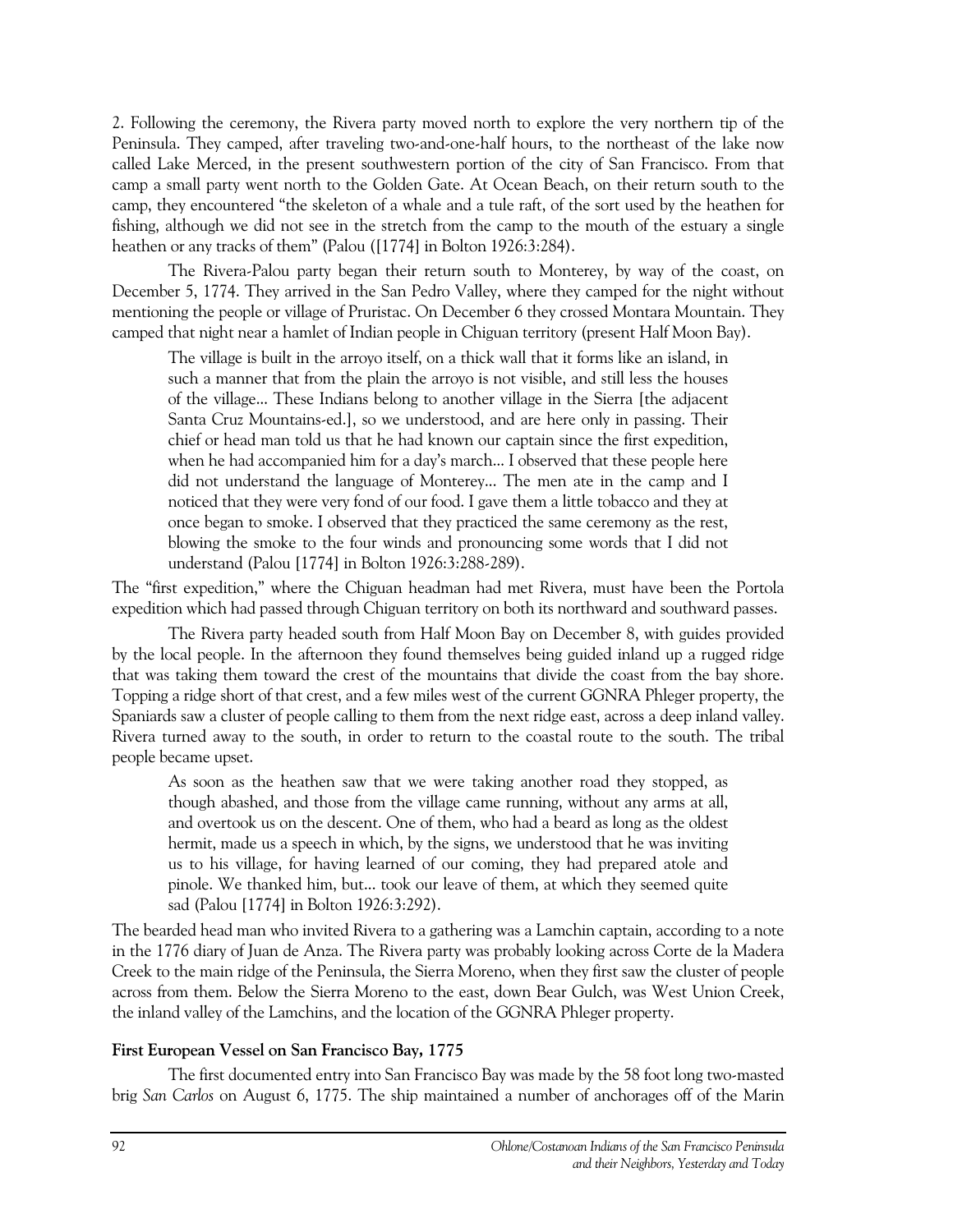Peninsula and Angel Island during its 48 day stay, while ship's boats were sent out to chart San Francisco Bay and San Pablo bays. The remarkable notes maintained by the captain and chaplain of the *San Carlos* are rich with information about interaction with the Huimens of the southern Marin Peninsula and the Huchiuns of the Point Richmond vicinity in the East Bay (Galvin 1971, excerpted by Milliken 1995:40-51). None of the *San Carlos* diarists' notes concern the native San Francisco Peninsula people. But valuable ethnographic material pertaining to the Huchiuns, San Francisco Bay Costanoan speakers who were intermarried with the Yelamus, is presented below.

Between August 7 and August 24 the Spaniards on the *San Carlos* interacted only with Huimens from nearby Marin Peninsula villages.<sup>27</sup> Then, on the morning of August 24, eight Huchiun men visited the *San Carlos* near Angel Island. The visitors, in two tule boats, presented themselves with a formal ritual of introduction:

One of them, who doubtless came to the bow of his boat for the purpose, began to make a long speech, giving us to understand that it was the head man of the ranchería who came, and that he was at our service. This visit was not a casual one, for all of them appeared to have got themselves up, each as best he could, for a festive occasion. Some had adorned their heads with a tuft of re-dyed feathers, and others with a garland of them mixed with black ones. Their chests were covered with a sort of woven jacket made with ash-coloured feathers; and the rest of their bodies, though bare, was all worked over with various designs in charcoal and red ocher, presenting a droll sight (Santa María [1775] in Galvin 1971:61-63).

Upon boarding the ship, the Huchiun men orchestrated a formal ceremony which seems to have symbolized intergroup solidarity:

The chieftain of the ranchería had all his men, one after another, in the order of their importance, salute our captain; and when this ceremony was completed he begged us all to sit down, as the Indians also did, for distribution among us of their offering, which they brought to us in all tidiness. All being in their places in due order, the second chieftain, who was among the company, asked of another Indian a container made of reeds that he carried with him, in which were many pats or small cakes of pinole. It was given him, and having placed it beside him he indicated that he was to be listened to. With no lack of self-composure he spoke for quite a while, and then, opening the container, handed the pinole cakes to the first chieftain, who as soon as he received them handed them to our captain, making signs to him to distribute them among all the men of the ship, insisting, moreover, that he be the first to taste the pinole (Santa María [1775] in Galvin 1971:63).

The ritual indicates that the Huchiun men considered the occasion to be a diplomatic contact between equals. The Francsican chaplain of the brig, Vicente Santa María, showed them a Christian religious icon:

We gave them glass beads and other little gifts, which they put in their reed container. This done, I brought out a representation of our holy father St. Francis, most edifying, and upon my presenting it to the Indians to kiss they did so with so

<u>.</u>

<sup>27</sup> Diarists from the *San Carlos* recorded some Costanoan words spoken by Huimens, leading to modern scholarly consideration that the Huimens may have been native Costanoan speakers (Brown 1973a). Other evidence strongly suggests that the Huimens spoke a Coast Miwok dialect. They probably used Costanoan words, learned from their immediate neighbors, the Yelamus and Huchiuns, to speak with the sailors who had been learning Rumsen Costanoan at Monterey since 1770.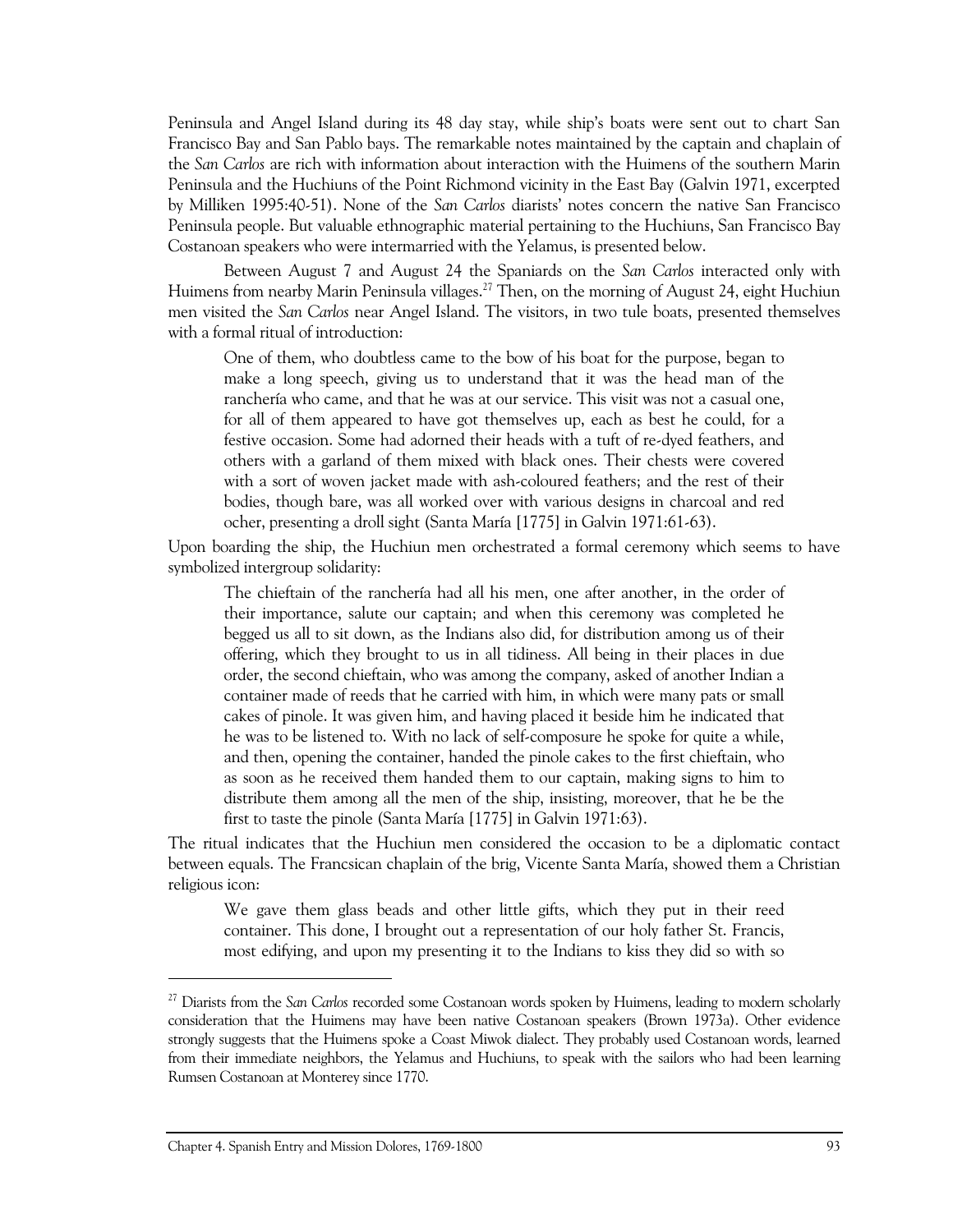much veneration, to all appearances, and willingness, that they stole my heart and the hearts of all who observed them (Santa María [1775] in Galvin 1971:63).

During the afternoon of August 24, 1775, the eight Huchiun men sat on the beach at Angel Island with Santa María, sharing the sacred songs of the two cultures:

They all crowded around me and, sitting by me, began to sing, with an accompaniment of two rattles that they had brought with them. As they finished the song all of them were shedding tears, which I wondered at for not knowing the reason. When they were through singing they handed me the rattles and by signs asked me also to sing. I took the rattles and, to please them, began to sing to them the "Alabado" (although they would not understand it), to which they were most attentive and indicated that it pleased them (Santa María [1775] in Galvin 1971:67).

On the following morning, August 25, the same group of Huchiun men came back on board the San Carlos. Santa María wrote that the ship's crew spent some time learning their Costanoan words and writing them down. Santa María also wrote down the names of the men, "Their chieftain was called Sumu; the second chieftain, Jausos; the others, Supitacse (1); Tilacse (2); Mutuc (3); Logeacse (4); Guecpostole (5); Xacacse (6)" (Santa María [1775] in Galvin 1971:67). Twenty years later, four of those men would move from their East Bay villages to Mission Dolores.

Santa María's diary indicates that rivalry, even jealousy, existed between the local Huimens of the Marin Peninsula and the Huchiuns from the East Bay. While the Huchiuns were still on the ship, some of the Huimens came on board:

Soon after these Indians came to the ship there came eight others of our new friends, and at first it appeared that those of the one and the other ranchería did not look on each other with much friendliness, but our treating them all as equals made them friends and on speaking terms with one another (Santa María [1775] in Galvin 1971:69).

With a truce in place, Santa María proceeded to teach the native men how to cross themselves. He remarked that "those under Sumu's command were better disposed toward these pious observances" (Santa María [1775] in Galvin 1971:69). Individual variations in personality, differences in curiosity, and in a willingness to experiment, are bound to have an effect on the initial interactions between cultural groups.

The *San Carlos* remained at Ayala Cove until September 7. From August 24 onward, Indians in tule boats visited the ship every day, presumably from villages throughout the central San Francisco Bay region (Ayala [1775] in Galvin 1971:84; Santa María [1775] in Galvin 1971:61), but no more specific details were provided about the interactions. The San Carlos sailed south to Monterey on September 18, 1775.

## **The Anza Expedition, Early 1776**

In March of 1776, a Spanish expedition went north from Monterey under leadership of Spanish Army Colonel Juan Bautista de Anza to make the final choice for the location of the Presidio and Mission of San Francisco de Asís. Anza's party included Franciscan priest Pedro Font, eleven soldiers, and seven servants and muleteers. The party took the inland route up the Santa Clara Valley to the San Francisco Peninsula.

At a Lamchin village on Laurel Creek (in the present town of Belmont), diarist Font noted that the local people seemed to be at war with their northern neighbors. They showed the explorers an arrow wound on one man's leg and warned the Spaniards against continuing north into the lands of their enemies, who could only have been the Ssalsons of the San Mateo vicinity. (This evidence of warfare between the Lamchins and Ssalsons was quoted in the "Boundary Maintenance and Conflict"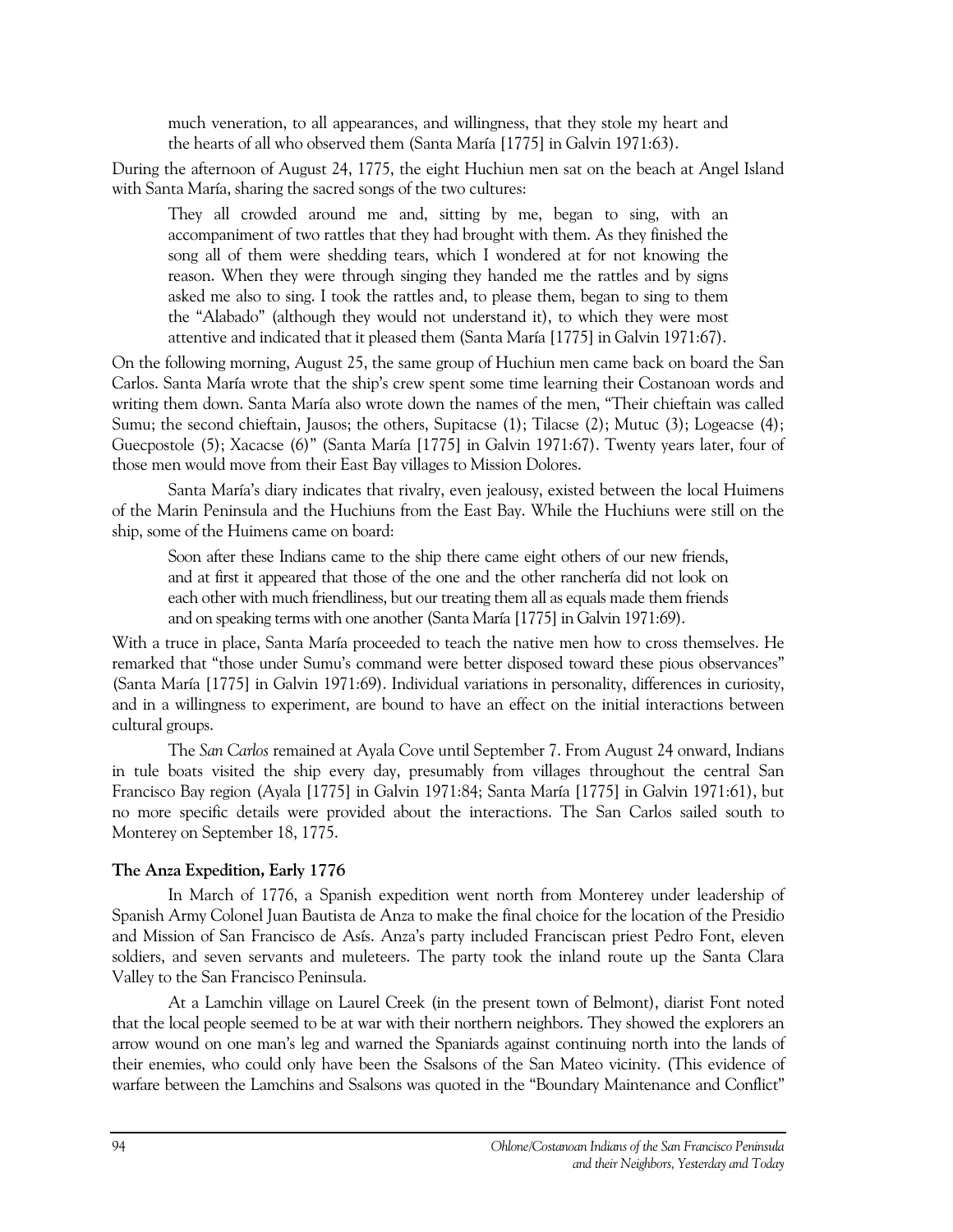section of Chapter 3.) The twenty Spanish explorers did continue north, however. They passed a village on San Mateo Creek and camped about two-and-a-half miles further north, near another small village:

At sunset some Indians were sighted on a hill. Then others came out and the first ones ran and afterwards came to the camp, and according to the signs which they made with their bows and arrows it seems that they wished to tell us that the others were hostile, but that we need not be afraid because they had already chased them away. These Indians were very friendly with us, and it seemed to me that they were saying that we must stay there.... At nightfall we bid them all goodbye (Font [1776] in Bolton 1930b:329).

The local villagers by this point must have been Ssalsons. Thus the people on the hill were probably Lamchin raiders who had followed the Spaniards north. No further mention was made of the Lamchin-Ssalson antagonism in the Anza party diaries.

On the following day, March 27, Anza entered Yelamu territory and camped at Mountain Lake, just south of the Presidio and Golden Gate. They went out to the point of land where the Golden Gate Bridge is now anchored, seeing one Indian person in the distance. Later two local Yelamu men came to the Spanish camp. Chaplain Font wrote of their helpfulness:

They were attentive and obsequious and brought us firewood. They remained at camp a while, but when the commander gave them glass beads they departed. While we were on the cliff at the mouth, some Indians on the other side of the port yelled at us several times, according to what the soldiers said; but I did not see them or hear them (Font [1776] in Bolton 1930b:333).

The Spanish party explored the entire San Francisco vicinity, but they mentioned seeing only one structure, at the beach in the present Presidio/Marina area.

Here we found a little hut with four small children, and from this I judged that they msut belong to the Indians who yesterday came to the camp. Today likewise four came and were very gentle and obliging (Font [1776] in Bolton 1930b:342).

The Anza party left the San Francisco area on March 29, heading back down the bay shore of the Peninsula. Over the next few days the Anza party retraced its steps south, rounded San Francisco Bay, and carried out an exploration eastward to the Carquinez Straight and on into the San Joaquin Valley. From the vicinity of the confluence of the Sacramento and San Joaquin rivers (the present Antioch area), they turned south along the east flank of the Diablo Range, then southwest through that range to the upper Santa Clara Valley, and on south to Monterey. The quotes of the expedition diarists regarding local Indian people along the way are of great interest, but are beyond the scope of this study (see Milliken 1995:53-57 for excerpts).

## **YELAMU RESISTANCE AND MISSIONIZATION, 1776-1787**

#### **Spanish Settlers at the Presidio and Mission Dolores, June 1776**

In June of 1776, Spanish settlement was extended north to San Francisco Bay with the arrival of a party of 75 people on the Peninsula to found Mission Dolores and the Presidio of San Francisco. The party traveled over land from Monterey, arriving at the Presidio site on June 27. It consisted of 14 Spanish soldiers, seven settlers, wives and children of settlers and soldiers, missionary priests Francisco Palóu and Pedro Cambón, and a retinue of 13 young Indian servants to the missionaries (mainly Baja California natives, but also including a native of the Rumsen local tribe of Carmel Valley, a Rumsen Costanoan speaker, as an interpreter). The 75-person immigrant party was probably larger than any single Yelamu village aggregation.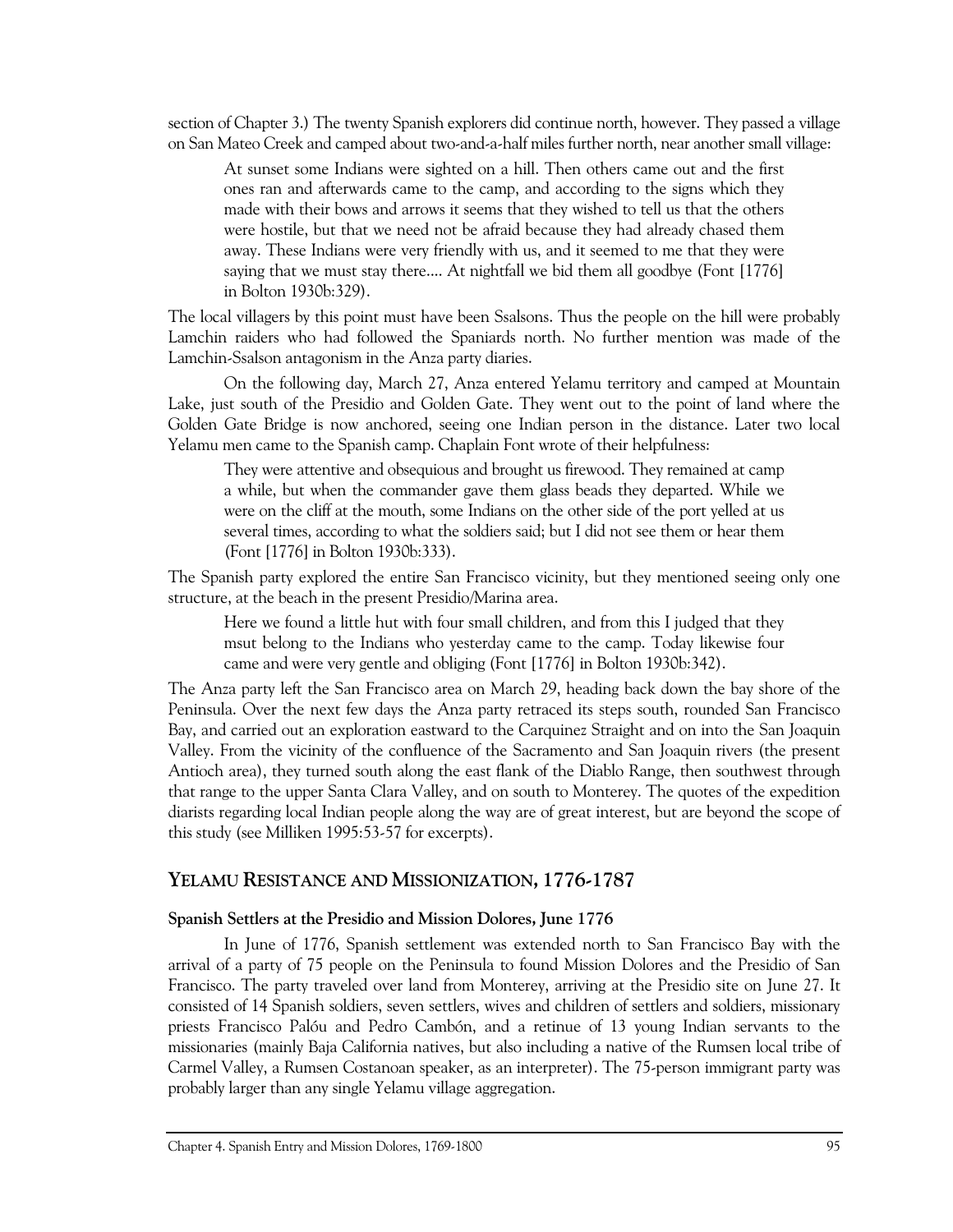The Spanish settler party also included a large mule train and a herd of 286 cattle. Francisco Palóu, the supervising Franciscan missionary, documented the surprise the caravan prompted from villagers along the trail:

We were well received by all the heathen whom we met on the road, who were surprised to see so many people of both sexes and all ages, for up to that time they had not seen more than some few soldiers, on the occasions when they went to make the explorations. And they were astonished at the cattle, which they had never seen before (Palóu [1776] in Bolton 1926:4:119-120).

The Spaniards set up fifteen tents near a lagoon in Mission Valley, adjacent to the seasonal village of Chutchui:

As soon as the expedition halted, a great many of the pagans came in, making signs of friendship and expressing their pleasure at our arrival. Their good will was greatly increased when they saw with what courtesy we treated them, and when they received the little presents which we gave them of beads and trinkets to attract them, and also of our food. They continued to visit us frequently, bringing us presents of small value, principally shell-fish and grass seeds (Palóu [1786] in James 1913:203).

While the people of Sitlintac, Amuctac, and other nearby towns came to get acquainted with the missionaries, the soldiers and settlers began cutting timbers for a mission station and moving the cattle onto convenient pastures near springs.

On July 26, 1776, the larger part of the Spanish party moved three miles northwest to begin constructing shelters and a chapel for the presidio of San Francisco on the south shore of the Golden Gate channel. The two missionaries were left with their five servants, six soldiers with families, and one settler with family. Over the next two weeks the missionaries went out to the nearby villages, presumably Chutchui, Petlenuc, and one or two Visitation Valley villages. Palou ([1786] in James 1913:203) wrote:

The people showed themselves courteous by returning the visits, whole villages coming in to see us and bringing us their little presents, which we tried to return in better kind and so win their affection.

## **Yelamu Defeat by Ssalsons and Skirmishes with Spaniards**

Daily life for the Yelamu people, certainly altered by the arrival of the Spaniads, was completely disrupted on the morning of August 12, 1776, six weeks after the Spanish arrival. That morning the Yelamu villages were attacked by their Ssalson neighbors further south on the Peninsula.

The heathens of the villages of San Mateo, who are their enemies, fell upon them at a large town about a league from this lagoon, in which there were many wounded and dead on both sides. Apparently the Indians of this vicinity were defeated, and so fearful were they of the others that they made tule rafts and all moved to the shore opposite the presidio, or to the mountains on the east side of the bay. We were unable to restrain them, even though we let them know by signs that they should have no fear, for the soldiers would defend them (Palóu [1776] in Bolton 1926:4:135).

The Ssalsons burned not only Sitlintac, on the shore of Mission Creek, but also two other Yelamu villages (Palóu [1786] in James 1913:208). The timing of the Ssalson attack leaves many unanswered questions. The Ssalsons may have been trying to do the Spanish a favor by securing for them complete control of the Yelamu lands. They may have been removing an impediment to their own easy access to the Spaniards. On the other hand, the attack may have been the result of a local feud that had nothing at all to do with the Spanish settlement.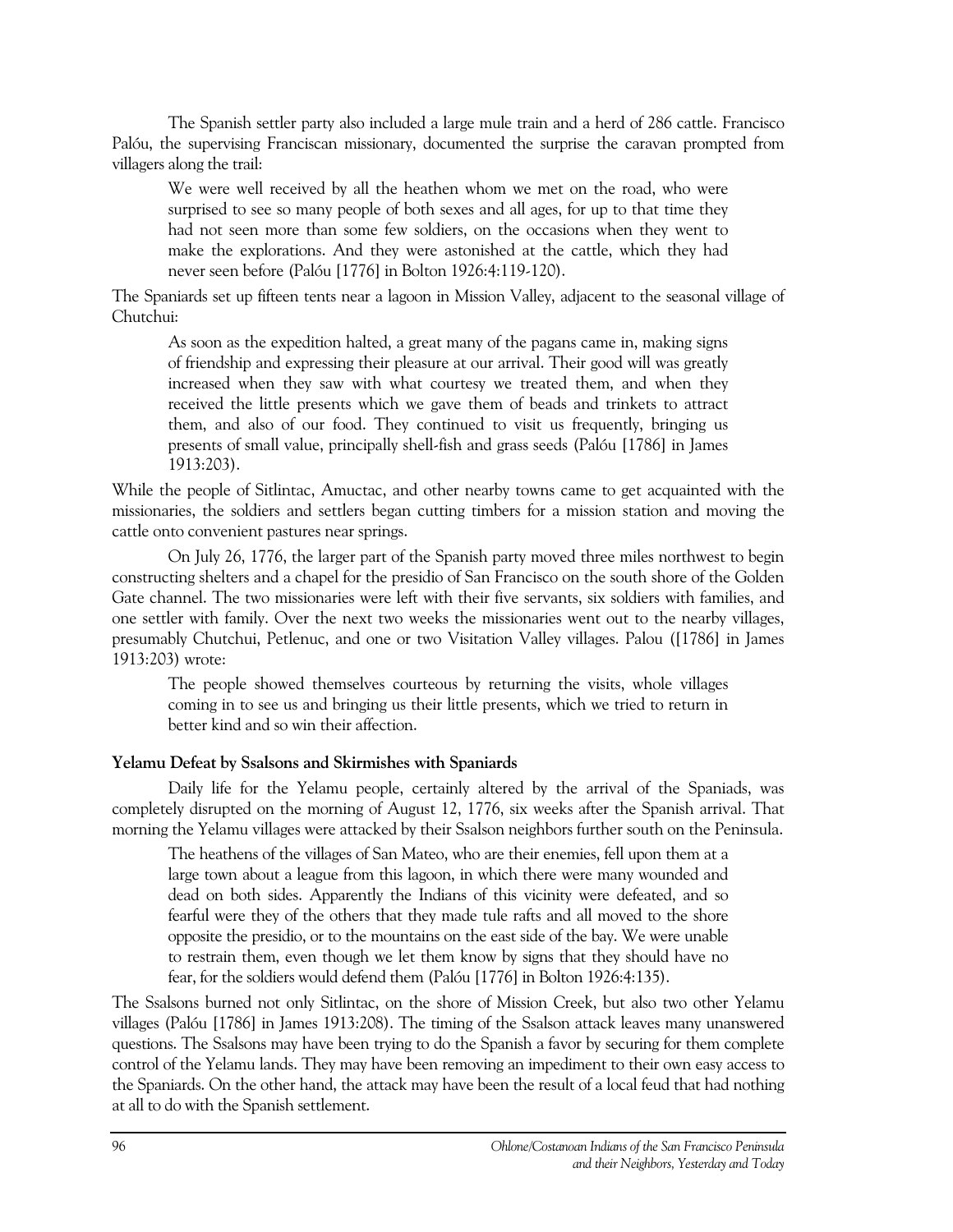Most of the Yelamu survivors seem to have found shelter with the Huchiuns of the east shore of San Francisco Bay, with whom they were intermarried. In the autumn of 1776, some Yelamu men began to return to the Peninsula, ostensibly to hunt ducks. But they may also have come to watch the Spaniards and determine whether or not they could re-inhabit their old village sites. On some of their visits the local men presented ducks to the Spaniards and were given beads and food in return (Palóu [1776] in Bolton 1926:4:136).

Relations between the displaced Yelamu people and the Spaniards turned for the worse in the late fall of 1776. A series of negative incidents have been reported from the Spanish point of view:

In the last visits which they made in early December they began to disgrace themselves, now by thefts, now by firing an arrow close to the corporal of the guard, and again by trying to kiss the wife of a soldier, as well as by threatening to fire an arrow at the neophyte from the mission of Carmelo who was at this mission (Palóu [1776] in Bolton 1926:4:135).

A few days after the latter incident, the man who had made that threat visited the new mission with four companions. The Spanish sergeant ordered him arrested, dragged off to the guardhouse, and flogged. Two other local men heard his cries for help from the lagoon. They ran up to the guardhouse preparing to shoot arrows, but fled when muskets were fired into the air (Palóu [1776] in Bolton 1926:4:136).

On the morning after the Yelamu man was flogged, the Spanish soldiers went down to the beach area at the foot of Mission Bay to find a group of native people, presumably returning Yelamus, camped at the beach. The soldiers demanded that the two men who had fired arrows at them the day before be turned over. The two were pointed out, denied responsibility, and fled, at which point others began firing arrows at the Spaniards, wounding a horse. The Spaniards shot back with their guns for the first time on the San Francisco Peninsula, killing one man.

The rest ran to take refuge among some isolated rocks not far away, whence they continued to shoot their arrows. The sergeant fired at them and at one shot the ball went through the leg of one of them and then pierced the rock, for they found the hole the next day, and signs that the Indians had taken out the ball, doubtless to see what it was that had made such havoc among them. As soon as the Indians among the isolated rocks saw one of their number dead and the other so badly wounded, they asked for peace, making the gesture of throwing their bows and arrows on the ground (Palóu [1776] in Bolton 1926:4:137-138).

The two Yelamu men accused of trying to free their friend were captured and whipped. The Spanish sergeant told them that he would kill them if they ever tried to attack the Spaniards again.

#### **Yelamu People Join Mission Dolores, 1777-1787**

Young Yelamu people overcame their fear of the Spaniards and began taking religious instruction from the missionaries during the spring of 1777. Three young men were baptized at Mission Dolores on June 24. The first was twenty-year-old Chamis, from the seasonal village of Chutchui within a few hundred yards of the mission (SFR-B 9). Chamis's father had died years earlier and his mother was living at Pruristac on the coast with another husband (SFR-B 313). Also baptized that day were Pilmo (SFR-B 10) and Taulvo (SFR-B 11), both said to be nine-year-olds from Sitlintac at the beach. Their fathers were also dead, perhaps killed in one of the two altercations of the recent past, either the Ssalson attack of the previous summer or the fight with the soldiers the previous December.

By the end of 1777, 32 local Indians belonged to the Christian community at Mission Dolores (Appendix F:Table 1). They were all young people, 23 males and 9 females. Of the group, 27 were from local Yelamu villages. Four others were from Urebure, just to the south. Only one of the new neophytes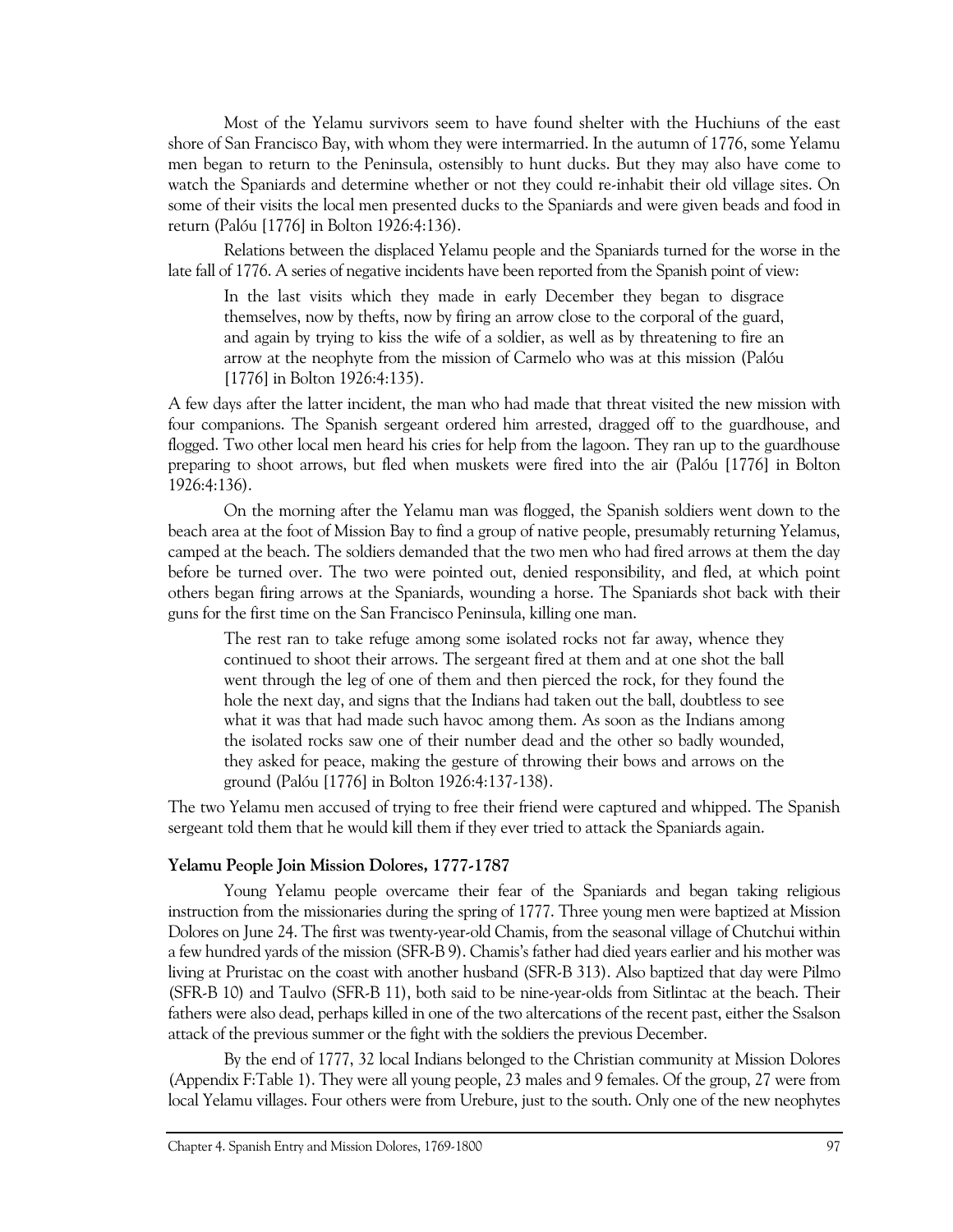baptized that year, 15-year-old Emptil of the Lamchin tribe, came from any great distance (Appendix F:Table 2).

The year 1778 began with the baptism of seven young people, among them three children of Yelamu headman Guimas (SFR-B 44, 46, 49). Altogether, 40 tribal people were baptized in 1778, of whom 38 were from the local Yelamu villages. When deaths and mission births are taken into account, 73 Indian people were neophytes at Mission Dolores at year's end, of whom 62 were from the Yelamu villages (Appendix F:Tables 1 and 2).

By 1780 most young Yelamu villagers under the age of twenty had joined the Mission Dolores community. By that year, five older Yelamu married couples had also joined the mission. Over the four year period from the beginning of 1780 to the end of 1783, another 27 Yelamu people joined the mission. During the same four years, 79 Urebure, Ssalson, Lamchin and Puichon people came up from their bay-facing villages to join Mission Dolores while 29 people from coastal Peninsula groups joined the mission (Appendix F:Table 2). By the end of 1783 the Mission Dolores Indian population was 221 (Appendix F:Table 1). Of that total, 73 were Yelamu tribal converts and 8 were mission-born Yelamu children. Most of the key Yelamu elders, however, had still not been baptized by the end of 1783.

Guimas, headman of the Sitlintac-Chutchui village group, and probably of all the Yelamu villages, was baptized with Huitenac, one of his three wives, on May 2, 1784 (SFR-B 365-366). Along with Guimas and Huitenac, eight other couples were baptized that day, including three other Yelamu couples, two Aramai couples, two Urebure couples, a Lamchin couple, and the first Miwok-speaking Huimen couple from north of the Golden Gate to be baptized (SFR-B 367-382). This was the largest single group of established families to join Mission Dolores up to that time.

It is probably no coincidence that Father Junípero Serra arrived from Mission Carmel two days later to perform confirmations. The date was seven years after the first local Yelamu boys had begun attending missionary catechism classes.

Yelamu power in their own lands receded from 1784 forward. The last 11 Yelamu people were baptized during 1785-1787, but in those same years dozens of Ssalsons from further south joined the mission, as did the first groups from the coastal Cotegen and Oljon groups south of Half Moon Bay (Appendix F:Table 2). Demographically, the Yelamu population was initially successful, swinging up and down between 100 and 86 individuals between 1784 and 1793, through mission births. After 1794 the Yelamu population began to plummet, dropping to only 46 individuals by the year 1800. As a fraction of the overall Mission Dolores population, Yelamu representation dropped from 37% in 1784 to just 7% in 1800, due to immigration of other groups from down the Peninsula and from the east side of San Francisco Bay (Appendix F:Table 3). The story of the continuing drop of Yelamu population from 1800 to 1817 will be taken up in the last section of Chapter 5.

# **PENINSULA GROUPS JOIN MISSION DOLORES, 1779-1793**

Once the Yelamu people and their neighbors were brought under control in the early 1780s, Mission Dolores brought in more and more groups, from further and further down the San Francisco Peninsula, as well as from the east shore of San Francisco Bay. Further south, Mission Santa Clara was bringing in native people from the southern end of the Peninsula, and after 1791 Mission Santa Cruz was reaching up the coast toward the Quirostes at Point Año Nuevo.

In this section, in order to follow some thematic developments, we present the initial portion of the story of eighteenth-century missionization along the San Francisco Bay shore, followed by the stories of missionization along the coast of the Peninsula and the near East Bay, then return to the last part of Peninsula bay shore missionization. The reader is reminded, however, that the events documented in separate sub-sections below were occurring concurrently.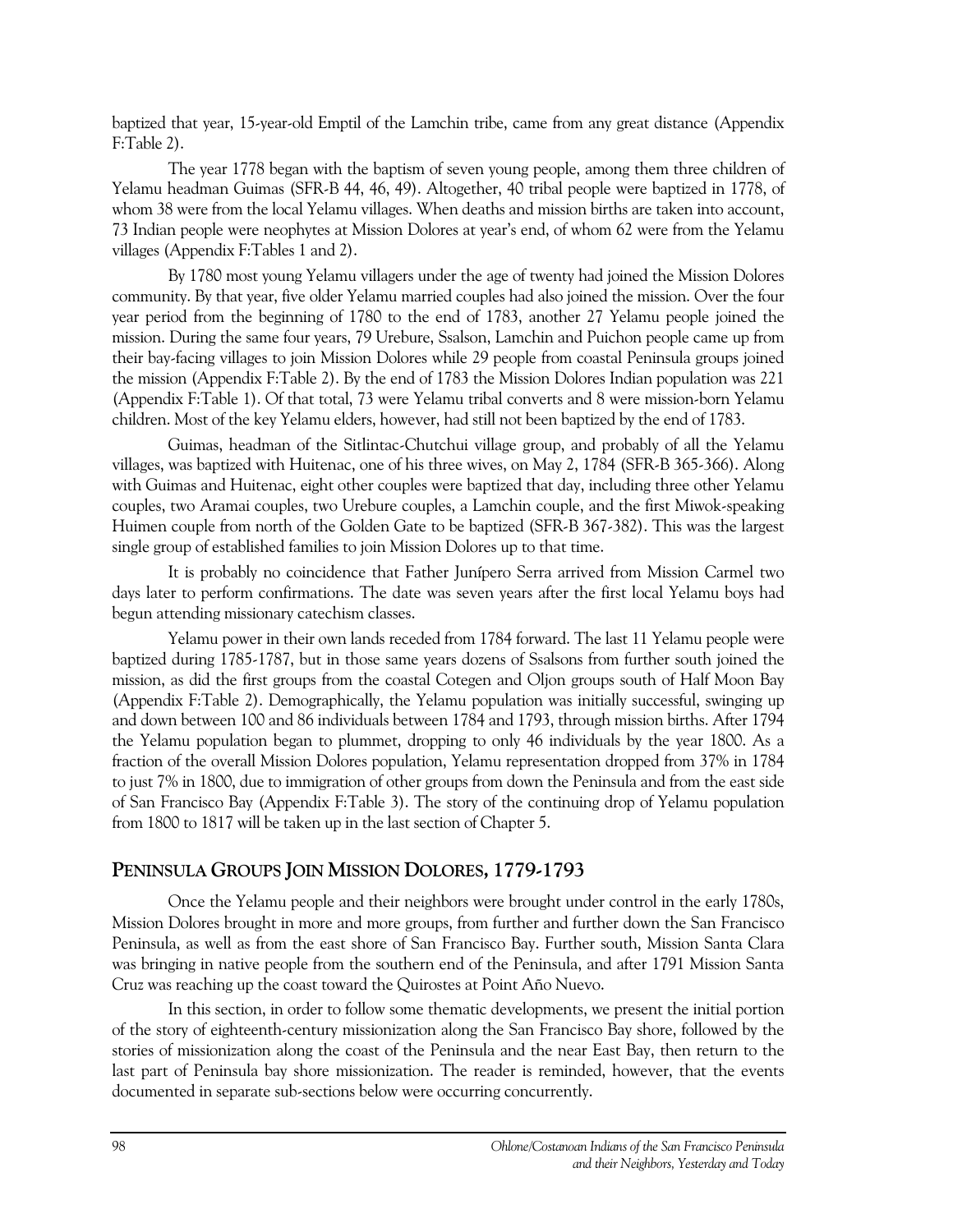#### **Yelamu-Ssalson Reconciliation and Bay Shore Peninsula Conversions, 1777-1793**

A total of 542 people were gathered into Mission Dolores from Peninsula bay shore local tribes south of San Francisco, all but one by the end of 1794. They came in to the mission in three waves, one from 1777 to 1786, a second in 1790, and a third in 1793-94. The Urebure people were all baptized in the first wave, most by 1783. The Ssalsons were baptized over a long period from 1778 to 1794, with the largest single segment of them baptized at the end of the first wave, in 1786. Lamchin and Puichon patterns of baptism were nearly identical to each other, with the largest numbers of baptisms occurring in the second and third waves, 1790 and 1793 (Appendix F:Table 2).

The first bay shore convert from south of present San Francisco was Sebastian Emptil, a 15 year-old from the Lamchin. He was the thirteenth Indian baptized at the mission. Small numbers of young people from bay shore groups, Urebure, Ssalson, and Lamchin, were baptized later in 1777, in 1778 and in 1779. A large number of unmarried young Sssalsons were baptized in 1780; they comprised 17 of 41 new neophytes that year. Again in 1781 children came up to Mission Dolores from the south, some from as far as the Puichon villages on San Francisquito Creek, a bit closer to Mission Santa Clara than to Mission Dolores. Despite these baptisms of young Peninsula people, no adult married couples from any group south of the Yelamu had joined Mission Dolores by the end of 1781.

The absence of married people from bay shore local tribes at Mission Dolores prior to 1782 may be understood in the light of the Ssalson attack on Yelamu villages in August, 1776. Reconciliation betweem the Ssalson and Yelamu people occurred at the end of 1781, when two marriages took place between young people from the two areas. The importance of those marriages was underscored in a year-end report by Mission Dolores priests two years later:

Some people from those villages [Ssalson] have come to be baptized and to live at this mission. They have married among those of this place.... With these conversions the continuous warfare in which they lived has ceased, with which both nations show themselves to be well pleased (Palóu and Cambón 1783).

The first of those Yelamu-Ssalson weddings took place on December 19, 1781, when María Francisca of Chutchui, sister of the first neophyte at the mission, married Mariano, son of Guascan, a Ssalson widow (SFR-M 27). A week later Mariano's Ssalson sister, María de los Remedios, married Jacome de la Marca, son of the head man of the Yelamu village of Petlenuc (SFR-M 28).

Over the years 1782-1785 bay shore people of all ages from the Urebure, Ssalson, and Lamchin groups joined Mission Dolores (Appendix F:Table 2). All of the Urebure people were baptized by the end of 1785. The years 1786 and 1787—the last years Yelamu people were baptized—were the first years in which large groups of people from the Peninsula bay shore local tribes were baptized at Mission Dolores, 54 Ssalsons, 13 Lamchins, 11 Puichons, and 6 Olpens were baptized at the mission. Among the Ssalsons was head man Kequecég (SFR-B 517). (The years 1786 and 1787 also saw baptisms of small numbers of people from across the bay, 21 San Francisco Bay Costanoan speakers and 2 Bay Miwok speakers from the east shore of the bay, and 13 Coast Miwok speakers from the north side of the bay; they will be discussed in some detail in a subsequent subsection.) Very few people from any direction were baptized at Mission Dolores in 1788 and 1789.

In 1790, after a three year lull, significant numbers of bay shore Peninsula people were baptized at the main Mission Dolores location in mixed groups, including 53 Lamchins, 23 Puichons, and 27 Ssalsons. By the end of 1790, 62% of the eventual 542 people ever baptized at Mission Dolores from the bay shore south of San Francisco (including Portola Valley Olpens) were part of the mission community (Appendix F:Table 2). In 1791, Spanish attention turned to the Pacific coast in what is now San Mateo County.

The final wave of Peninsula bay shore conversions at Mission Dolores occurred in 1793. Over a five month period—January through May—the last 20 Ssalsons were baptized in mixed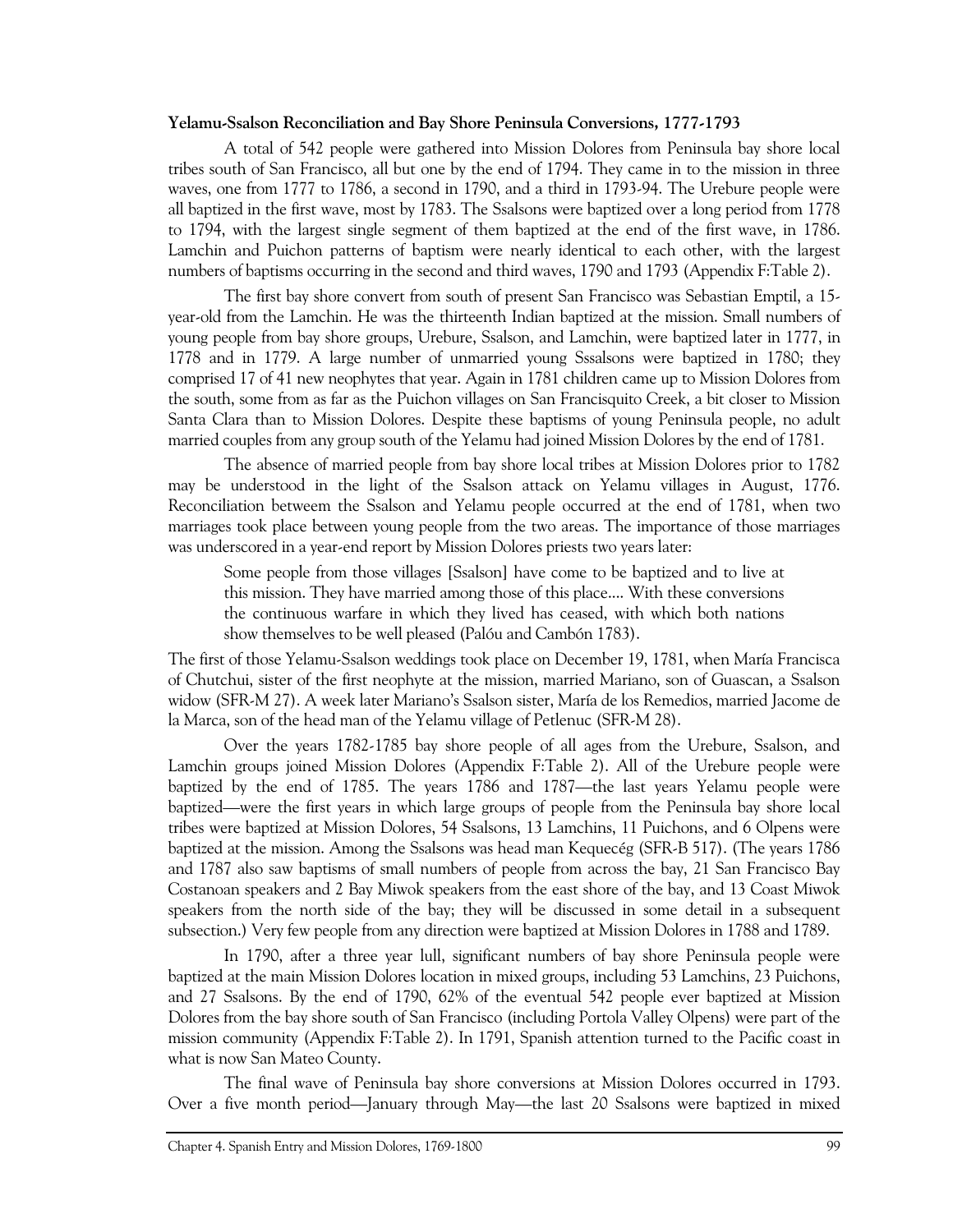groups with 40 Lamchins, 36 Puichons, and 36 Olpens. At Mission Santa Clara during the same months, 41 people were baptized from their district of San Bernardino (from Stevens Creek to the coast), including some Puichons and Olpens. During these months Spanish soldiers were going into the mountains in search of a resistance leader named the Charquin; he was arrested in May (see discussion in the next subsection). Another 38 San Bernardino district people went to Mission Santa Clara during the latter part of 1793.

### **Coastal Peninsula Conversions and Resistance, 1779-1793**

The Pacific coast of San Mateo county was much more lightly populated than the San Francisco Bay shore at the beginning of the Mission Period. A total of 297 tribal people from the Pacific Coast south of San Francisco joined Mission Dolores, all between 1779 and 1793. Although the Pacific Coast people were seldom baptized in groups limited to members of a single local tribe, the predominant local tribe representation in specific baptismal groups switched steadily southward over time. First to be absorbed were the Aramai people of Pruristac and Timigtac villages in the present Pacifica area; most of them were baptized between 1779 and 1784. Most of the Chiguans of Half Moon Bay were baptized between 1783 and 1787, the Cotegens of Purisima Creek between 1786 and 1791, and the Oljons between 1786 and 1793. Quirostes from further south at Point Año Nuevo dispersed in three directions during the early 1790s, north to Mission Dolores, east to Mission Santa Clara, and south to Mission Santa Cruz.

The first coastal Peninsula head man to become a neophyte was Mossués, also known as Yagueche, of Pruristac. At the time of his baptism, June 7, 1783, he was said to be 70 years old and was an important figure on the northern Peninsula (SFR-B 319). His son-in-law was the Urebure head man Xoyecsse, who had been baptized a few months earlier (SFR-B 306). His younger brother was Camsegmne, head man of the Chiguans of Half Moon Bay (SFR-B 345). Mossués joined Mission Dolores one year before Yelamu head man Guimas did so. The fact that 28 Pruristac/Timigtac people, including the head family, had joined the mission by the end of 1783 may have contributed to Guimas's decision to be baptized. Chiguan head man Camsegmne (SFR-B 345) joined the mission in February of 1784. Although 12 Chiguans were baptized in 1784 and 1785, most of them were not baptized until 1786 and 1787 (Appendix F:Table 2).

In 1786, the missionaries at Mission Dolores began some plantings and construction in San Pedro Valley, now the southern portion of Pacifica, 12 miles south of the mission. The site was located at the Aramai village of Pruristac and was known as the Outstation of San Pedro and San Pablo. The outstation eventually consisted of a full quadrangle, with chapel, granary, and work and living rooms. Its purpose was to reduce the crowded conditions at San Francisco and raise critically needed supplemental crops for the mission, as well as provide a base of mission outreach to the coastal villages further south (Cambón and García 1787, Milliken 1979).<sup>28</sup>

Most San Mateo coast people went through the ritual of baptism at Mission Dolores itself. But 99 of them were baptized at the short-lived chapel of San Pedro and San Pablo in the San Pedro Valley between mid-1787 and early 1792. By the time the first baptisms were conducted at the San Pedro and San Pablo chapel, on June 30, 1787, 116 of the eventual 297 coastal neophytes had already been baptized up at Mission Dolores. The first converts at the coastal chapel were Cotegens and Oljons, along with a few bay shore Lamchins and interior Olpens. The Oljon head man, 30-year-old Ysúu, was baptized at the Outstation of San Pedro and San Pablo in March of 1789 (SFR-B 734). Quirostes from

 $\overline{a}$ 

<sup>&</sup>lt;sup>28</sup> The Outstation of San Pedro and San Pablo eventually became the headquarters of Mexican Period Rancho San Pedro. The site is now the Sanchez Adobe County Park in Pacifica, California.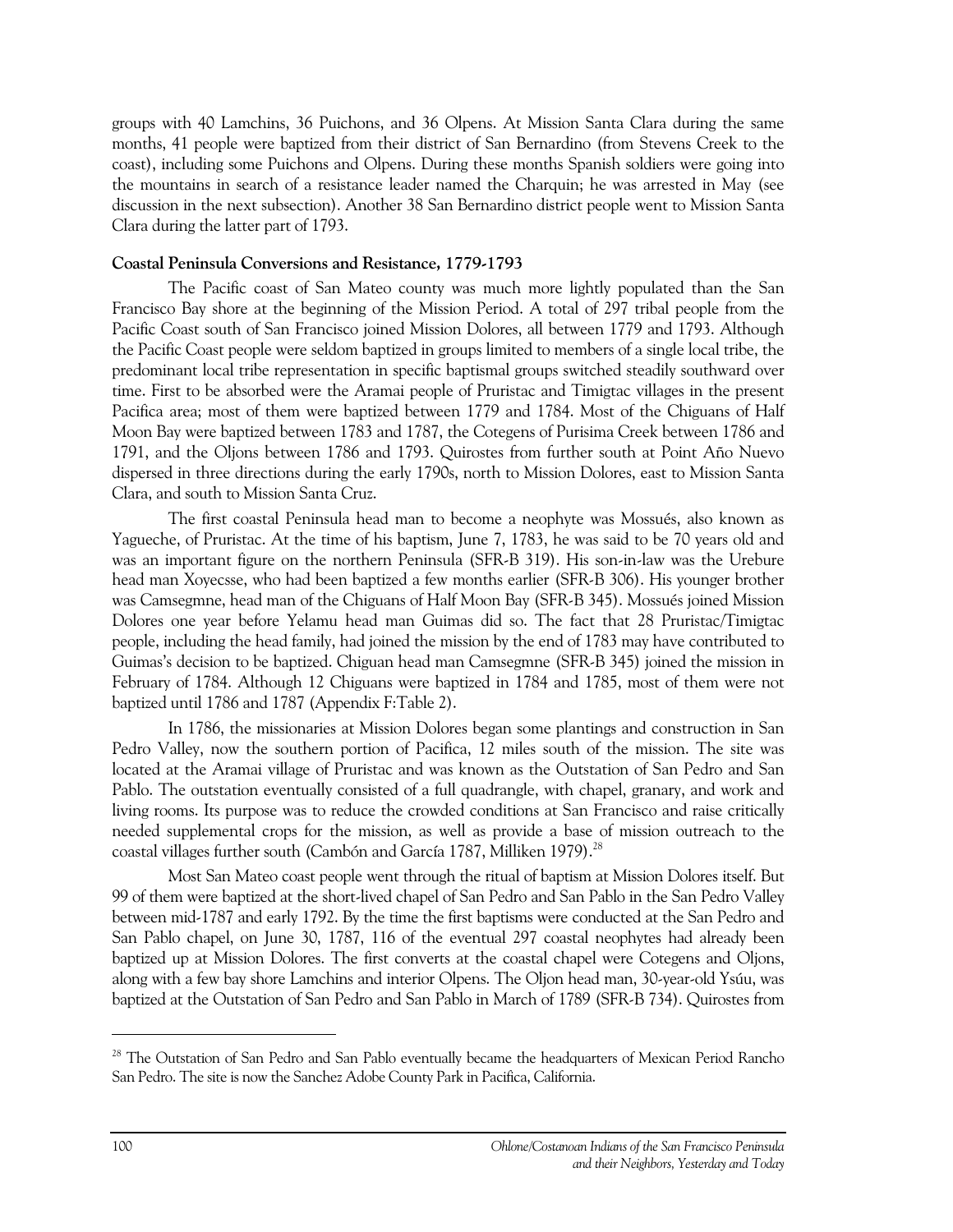Point Año Nuevo were also baptized at the chapel, often in mixed groups with Oljons and Olpens.<sup>29</sup> All in all, 99 coastal people were baptized at the San Pedro and San Pablo chapel ) from 1787 through early 1792, along with 19 people from the Peninsula bay shore (including 13 Lamchins).

The first active resistance to Spanish power in the San Francisco Bay Area began along the Pacific Coast and in the adjoining Santa Cruz mountains in the winter of 1791-1792. It was led by a Quiroste named Charquin. He was the first in line among a group of mixed Quirostes and Oljons baptized in mid-November of 1791 at the San Pedro chapel (SFR-B 1002-1015). Within a few days of his baptism, Charquin fled into the rugged country behind Point Año Nuevo, land equidistant from the San Pedro chapel, Mission Santa Clara, and newly opened Mission Santa Cruz. From there Charquin invited dissatisfied neophytes to join him (Milliken 1995:116-120).

Perhaps in response to Charquin's activities, in February of 1792 the missionaries stopped conducting baptisms at the San Pedro outstation chapel and withdrew most of its resident neophytes up to Mission Dolores. (The San Pedro outstation did continue as a mission farm for the remainder of the mission era, up through 1834). Oljons and Quirostes continued to come north to join Mission Dolores in 1792, and some people from both those groups were baptized at Mission Santa Clara during that year. Charquin was captured by a Spanish patrol and sent away for imprisonment to the Presidio of San Diego in May of 1793. The final groups of coastal Oljons and Quirostes from the southern San Mateo coast to go to Mission Dolores were baptized between October of 1792 and May of 1793. The last large group of Quirostes, 89 people (by inferential analysis of "San Bernardino" district baptisms), were baptized at Mission Santa Clara in 1794 (Appendix F:Table 2).

Neophytes from the San Mateo County coast never became as large a component of the Mission Dolores population as the bay shore Peninsula people, but they did surpass the Yelamu people as a percentage of the mission population by the end of 1787. The coastal proportion of the mission community reached a peak in 1793, with 197 (28%) of 711 mission inhabitants (Appendix F:Table 8). However, death rates at the mission from 1792 through 1795 were very high, so that by the end of 1795 their mission population was reduced to 128, including mission births. By 1800 their population was down to 81. The further decline of the missionized San Mateo coast people up through 1817, and their status in 1834, will be examined in Chapter 5.

#### **MIGRATIONS FROM ACROSS THE BAY, 1779-1800**

Prior to 1800, Indian people moved to Mission Dolores from the east side of San Francisco Bay and from the Marin Peninsula to the north of the Golden Gate, albeit in smaller numbers than those from the San Francisco Peninula. The pattern of migration from the east and north over the 1779-1793 period was very different than the pattern of migration in the subsequent 1794-1799 period.

The first subsection below will discuss the light migration to Mission Dolores from north and east of the Peninsula during the 1779-1793 period. The next three subsections will describe the mass 1794-1795 migrations from the east and (to a lesser degree) from the north, as well following events up to the year 1800.

 $\overline{a}$ 

<sup>&</sup>lt;sup>29</sup> The reader may wonder why the Oljons and many Quirostes moved north to be baptized by Mission Dolores priests, when Mission Santa Clara was actually closer. The answer may have to do with the setting of the Outstation of San Pedro and San Pablo as a more attractive landscape to coastal local tribes than the hot interior Santa Clara Valley.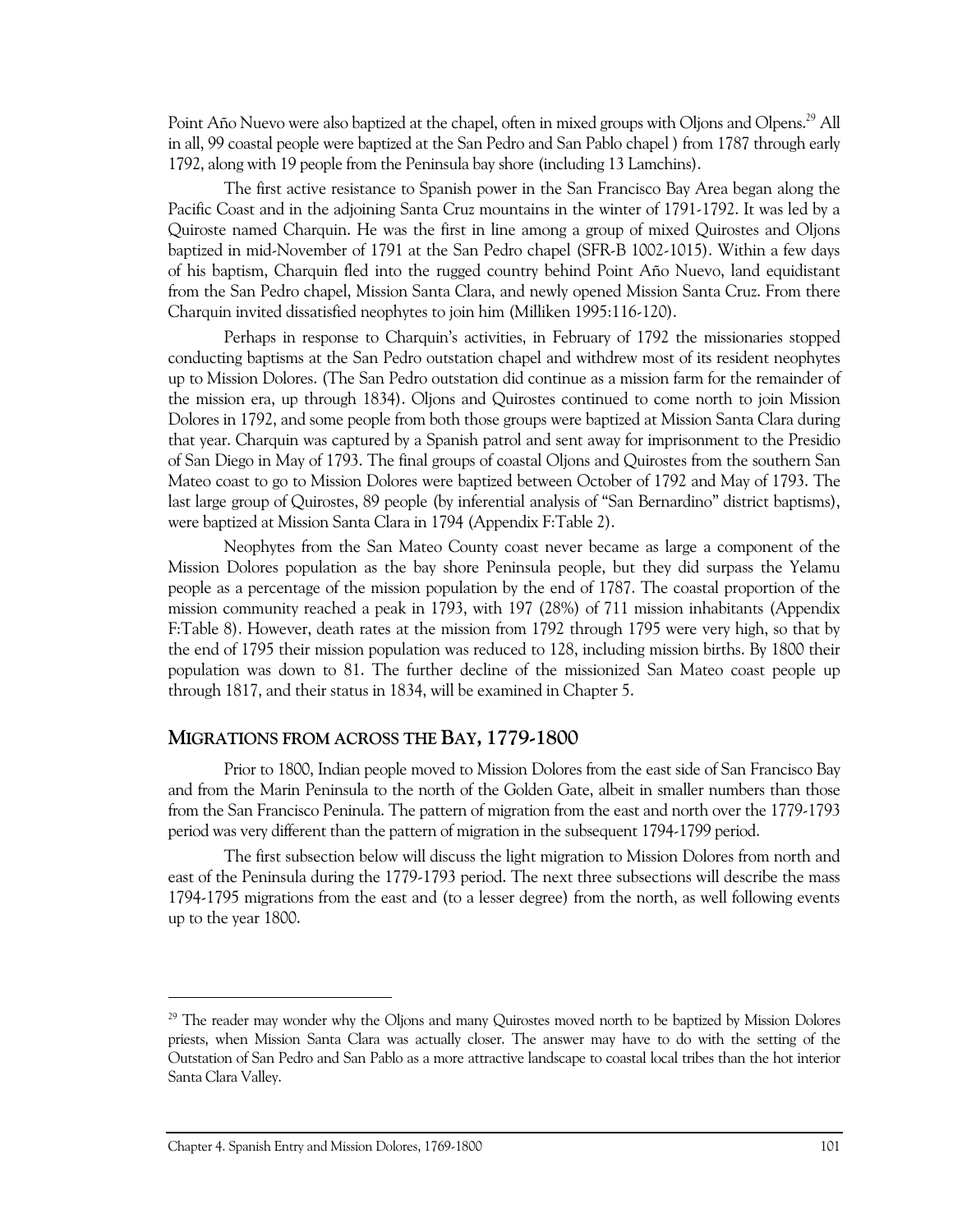### **Initial Tribal Converts from the East and North, 1778-1793**

Between 1778 and 1793, 94 East Bay people, mainly Huchiun San Francisco Bay Costanoans, and 31 Marin Peninsula people, mainly Huimen Coast Miwoks, were baptized at Mission Dolores (Appendix F:Tables 3 and 4). The Huchiuns lived directly across San Francisco Bay to the east of Mission Dolores. As we have mentioned before, they spoke the same San Francisco Bay Costanoan language as the Yelamu of San Francisco, and they had many marriage ties with the Yelamus. We think that all but three of the 94 East Bay people who moved to Mission Dolores between 1779 and 1793 were Huchiuns, but we cannot be certain because the earliest East Bay people were identified in the Mission Dolores baptismal register by their home village, not by the name of their multi-village local tribe. For example, a girl baptized in 1780 came from "the other side of the southeastern estuary, from the ranchería called Thenau" (SFR-B 194); family reconstitution evidence shows that Thenau (also spelled Genau), was a Huchiun village (Milliken 1983). Some early East Bay converts were said to be from Yacomui, probably a directional label for "east." For instance, a young boy was from "Yacomui, of the ranchería called Genau" (SFR-B 188). The label "Huchiun" first appeared in a 1787 baptism for a five month old "native of the other shore of the vicinity that they call Juncháque and the Nation Huchiun" (SFR-B 581).

Only three of the 94 East Bay converts baptized before 1794 can be identified with any other group than the Huchiuns. They include one Huchiun-Aguasto, one Carquin, and one possible Chupcan (see Figure 12 for group locations). Insights are gained regarding long-distance family relations through study of the mission register information on those three exceptional individuals.

- On July 28, 1779 an infant was baptized who had been "born in the place called Yupucantche on the other side of the estuary or arm of the sea, where her gentile parents were ... who gave their consent [for the baptism], saying now they would not remove themselves from the mission" (SFR-B 119). Yupucantche was almost certainly equivalent to Chupcan, a Bay Miwok-speaking local tribe from the Concord area, 26 miles inland from Mission Dolores across San Francisco Bay (see Figure 12). The father, Coronon, was never baptized. The mother, Tirium FR 401, was from Sitlintac. She had another daughter born in 1773 at Potrero Hill, adjacent to Mission Dolores. It is possible that these parents were Yelamus who had been living with the Chupcans for a few years, maybe since the 1776 Ssalson-Yelamu war.
- On July 28, 1787 Nazaria, age 27, was baptized. She was "native of the other shore at the place called Jùris, of the Carquin family [familia]. She was, as a gentile, the wife of the Christian Homobono, with whom she renewed the contract of marriage" (SFR-B 658). Homobono, her husband, had been baptized in March of 1786; he was from the Huchiun village of Ocquizara (SFR-B 504).
- On August 24, 1788 Blandina, age 17, was baptized from "the village of Ssogoreate in the port of *La Assunta* near the mouth of the great river of Our Patron Saint Francis, daughter of gentile parents, now deceased … of the Aguasa-Juchiun family" (SFR-B 708). Her group, more commonly called Huchiun-Aguastos, can be located along the western portion of Carquinez Strait from the mapping of the port of La Assunta on the Canizares bay chart of 1775 (see Galvin 1971). On the day after Blandina was baptized she married Blandino Maiam, a Huchiun bachelor from Thenau who had been baptized in 1780.

By the end of 1786, 29 East Bay people were living at Mission Dolores. Another 11 East Bay people were baptized at the mission in 1787. Only two East Bay people were baptized over the years 1788-1790. Small groups of Huchiuns again arrived at Mission Dolores in 1791 and 1792 (Appendix F:Table 3). By the end of 1793, San Francisco Bay Costanoans from the east shore of San Francisco Bay represented 12% of the Mission Dolores population.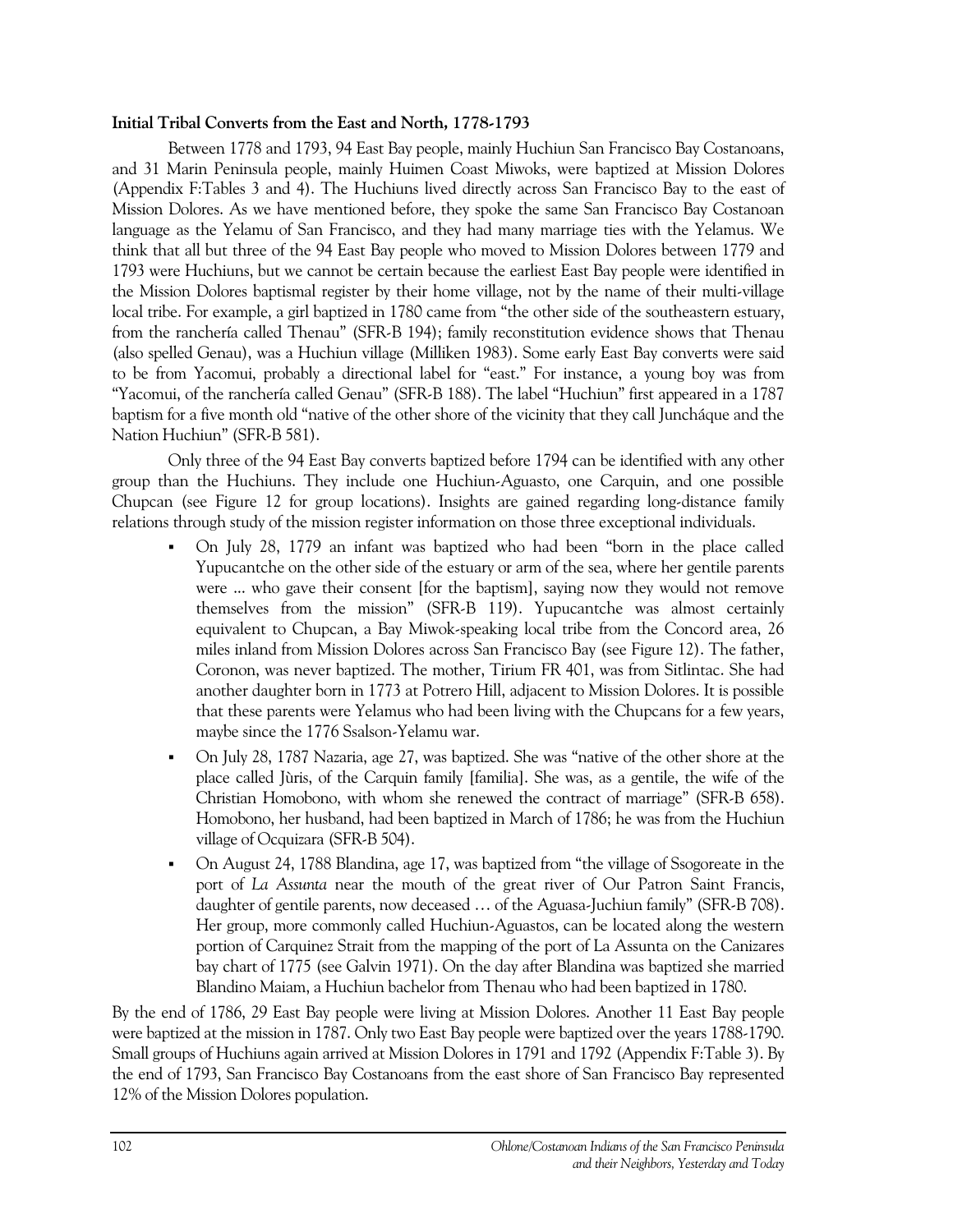The first Marin Peninsula Coast Miwoks at Mission Dolores were baptized in the spring of 1783. They were two children of a couple from Livaneglua (at present Sausalito), the main town of the Huimen local tribe on Richardson Bay (SFR-B 305, 325). The parents, Juluio and Olomojoia, either stayed on at the mission or returned in February of 1784. They were baptized on March 5, 1784 in the mainly Peninsula group of couples that included Yelamu captain Guimas. A few more Huimens were baptized between 1786 and 1791 (Appendix F:Table 4). At the end of 1793, however, Coast Miwoks made up less than 4% of the Mission Dolores population.

### **Mass Migration of East Bay Costanoans and Bay Miwoks, 1794-1795**

By the beginning of 1794 most of the tribal villages on the central and northern San Francisco Peninsula were empty, their people having moved to Mission Dolores. Of 713 native people in the Mission Dolores community, 603 (85%) were from Peninsula local tribes. Another 84 (12%) were San Francisco Bay Costanoan speakers from the east side of San Francisco Bay, while 24  $(3\%)$  were Coast Miwok speakers from the north, and 2 ( $>1\%$ ) were Bay Miwok speakers from the interior East Bay.

During the summer of 1794 the Spanish priests at Mission Dolores turned their attention to the intact villages on the east side of San Francisco Bay. In the fall, a mass migration of tribal people took place unlike anything that had occurred over the previous 18 years. Between the end of October of 1794 and the beginning May of 1795, the Mission Dolores population jumped from 628 to 1,095, a 75% increase. Entire village populations of East Bay Huchiuns and Saclans moved, via tule boat, across the bay to Mission Dolores. A similar mass migration took place at Mission Santa Clara as well, from villages throughout the Santa Clara Valley and surrounding hills. Milliken (1995:136) has described this new phase of mission outreach and local tribe disintegration around the bay as a religious conversion/psychological disintegration movement.

As has been discussed in an earlier sub-section, approximately 94 Huchiuns had joined Mission Dolores over a 15 year period from 1779 through 1793. Another 187 Huchiuns were baptized over a two week period between November 14 and November 29. Among the new Huchiun converts were three of the men that had visited the exploring vessel *San Carlos* 19 years earlier, in August, 1775. They were Supitaxe, now age 50 (SFR-B 1509), Guilicse, also age 50 (SFR-B 1505), and Mutacxe, age 40 (SFR-B 1508). The mission's 1794 year-end Huchiun population was 260 (28% of 917 people), making them the largest local tribe in the Mission Dolores community.

The first Saclan Bay Miwoks at Mission Dolores were baptized in mid-December of 1794. Seventeen Saclan children were baptized on December 15 (SFR-B 1531-1547) and 42 adults were baptized on December 18. Scores more Saclans were baptized in January and February of 1795. Mixed in with the Saclans were nine Tatcan Bay Miwoks and two Chupcan Bay Miwoks (Appendix F:Table 3). In that winter of 1794-95, Bay Miwok representation among the baptized Mission Dolores population jumped from a neglible portion to 15% (Appendix F:Table 10).

The first large groups of Coast Miwoks at Mission Dolores were also baptized as part of the mass migration of 1794-95. Prior to that winter, 26 Huimens had been baptized, all in small groups between 1784 and 1791. In late 1794 and early 1795, 46 Huimens, 13 Tamal Aguastos from San Rafael, and 1 Guaulen from Bolinas Bay were baptized (Appendix F:Table 4). Some of them were mixed in with groups of their Huchiun neighbors, while others were baptized in small pure Coast Miwok groups. Coast Miwoks represented 8% of the Mission Dolores population by the end of 1795 (Appendix F:Table 12).

## **Saclan and Huchiun Resistance, 1795-1796**

A severe epidemic struck the newly enlarged Indian population at Mission Dolores in March of 1795. At the end of the month some of the newly converted Saclans were allowed to leave the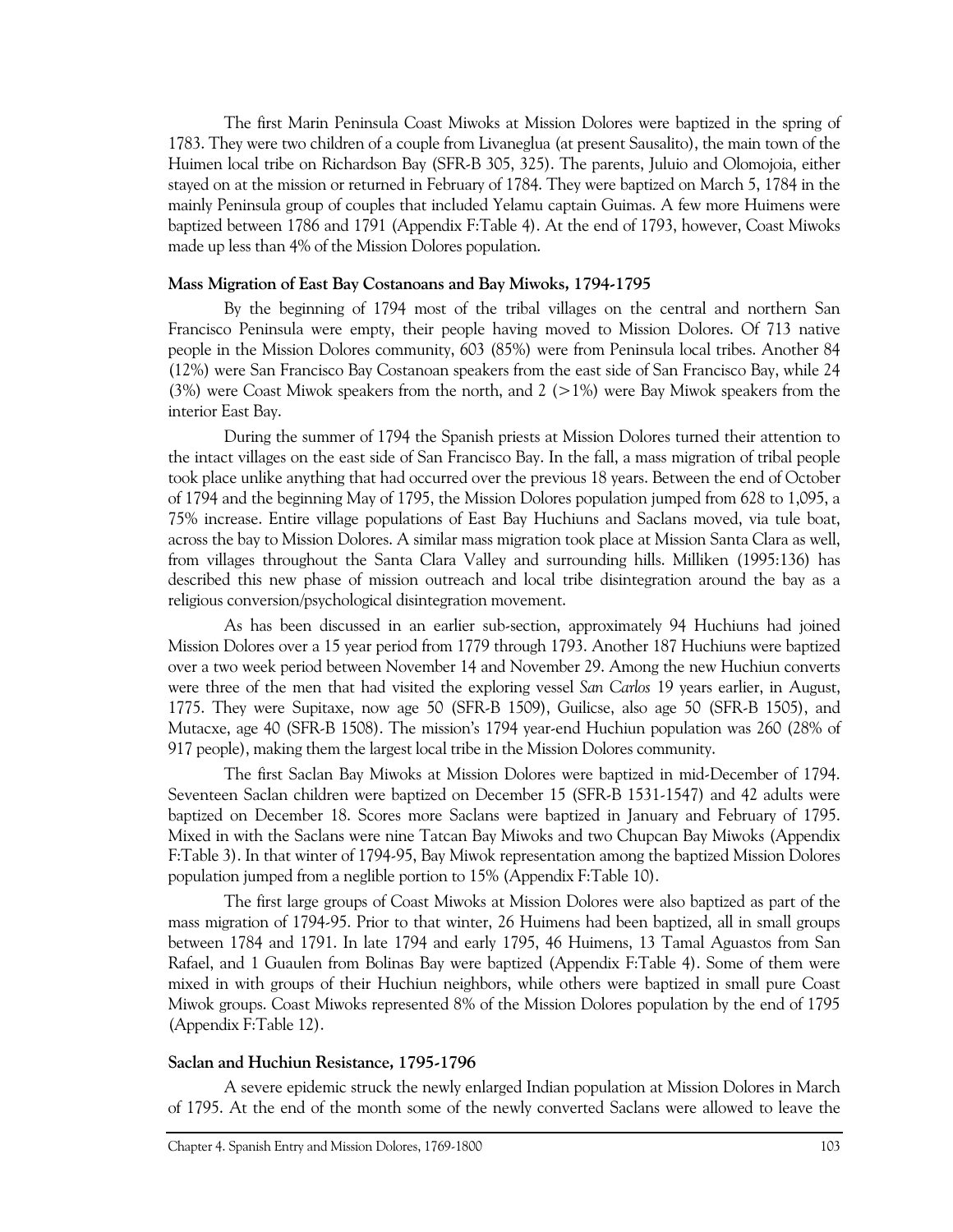mission on *paseo* (a sanctioned vacation to their homeland). When the Saclans did not return to the mission in late April, the missionaries sent a group of fourteen Mission Indian men to bring the resisting Saclan back. In the early afternoon of April 29, the Mission Dolores posse found them at a village recorded as that of the Chimenes, probably a Caymus Wappo village at the present city of Napa. A fight ensued and the mission posse was routed, with seven men killed (see Milliken 1995:131-142 for details).

The Saclan victory encouraged a mass flight of Indian people from Mission Dolores during the summer of 1795, including the return of many Huchiuns to their East Bay villages. Mission baptisms of tribal people came to a complete halt. By late 1797 most Christian Saclans remained, from the point of view of the missionaries, fugitives in the East Bay interior. The Spanish military felt itself too weak to try to round them up during 1795 and 1796.

## **Mission San Jose Founded and Resistance Defeated, 1797-1800**

Mission San Jose was founded on the east side of San Francisco Bay in the early summer of 1797, within the context of the Huchiun and Saclan hostility in the East Bay. Work began in May to prepare the new mission site in the present city of Fremont. A temporary chapel was dedicated at the site on June 11, 1797 (McCarthy 1958:49). At the end of the month the missionaries and Spanish authorities received more news of Indian resistance in the East Bay. Another party of Mission Indians, led by Baja California native Raymundo Morante, had been driven out of Huchiun territory, where they had gone to try to force baptized Huchiuns to return to Mission Dolores.

By early July it was clear to the Spanish military leaders that they must act against the fugitive Saclan Bay Miwoks and Huchiun San Francisco Bay Costanoans, if they were to have any success with their new Mission San Jose in the East Bay area. In mid-July of 1797 a Spanish expedition attacked and defeated the Saclan Bay Miwoks in the present Lafayette area, then raided a number of Huchiun villages in the present Richmond area. They forced most of the fugitives from the two local tribes to rejoin Mission Dolores, but took the men they believed to have been resistance leaders to the San Francisco Presidio for trail and punishment (Milliken 1995:157-162).

In 1798 more Saclans and Huchiuns turned themselves in at their missions. Spanish troops conducted a six-day sortie from April 7 to April 12 of 1800 to tribal villages north and east of Mission San Jose. The last Saclan resisters returned to Mission Dolores in January and February of 1802, at which time some of their children were baptized with the children of their Jalquin allies (Milliken 1995:164, 167-168).

# **FINAL BAPTISMS OF PENINSULA TRIBAL PEOPLE**

To close this chapter, we return to the local tribes of the Peninsula. At the end of 1793, only 29 bay shore Peninsula natives and 1 San Mateo coast native remained who would ever be baptized at Mission Dolores (13 Olpens, 9 Lamchins, 5 Puichons, and 1 Ssalson). Their numbers, and evidence from the Mission Santa Clara registers, suggest that two or three tribal villages were still intact at the south end of the Peninsula, probably along San Francisquito Creek and its tributaries, at the end of 1793. A total of 86 tribal Puichons and 83 tribal Olpens would be baptized at Mission Santa Clara between 1794 and 1804 (Appendix F:Table 2).

At the end of 1793, San Francisco Peninsula people represented 85% of the Mission Dolores Indian community of 711 people. By the end of 1795, after the Saclan and Huchiun migrations, Peninsula representation was down to 49.5% of the Mission Dolores population. That percentage stabilized for the next few years, so that by the beginning of 1800, San Francisco Peninsula people still represented 49% of the Mission Dolores population.